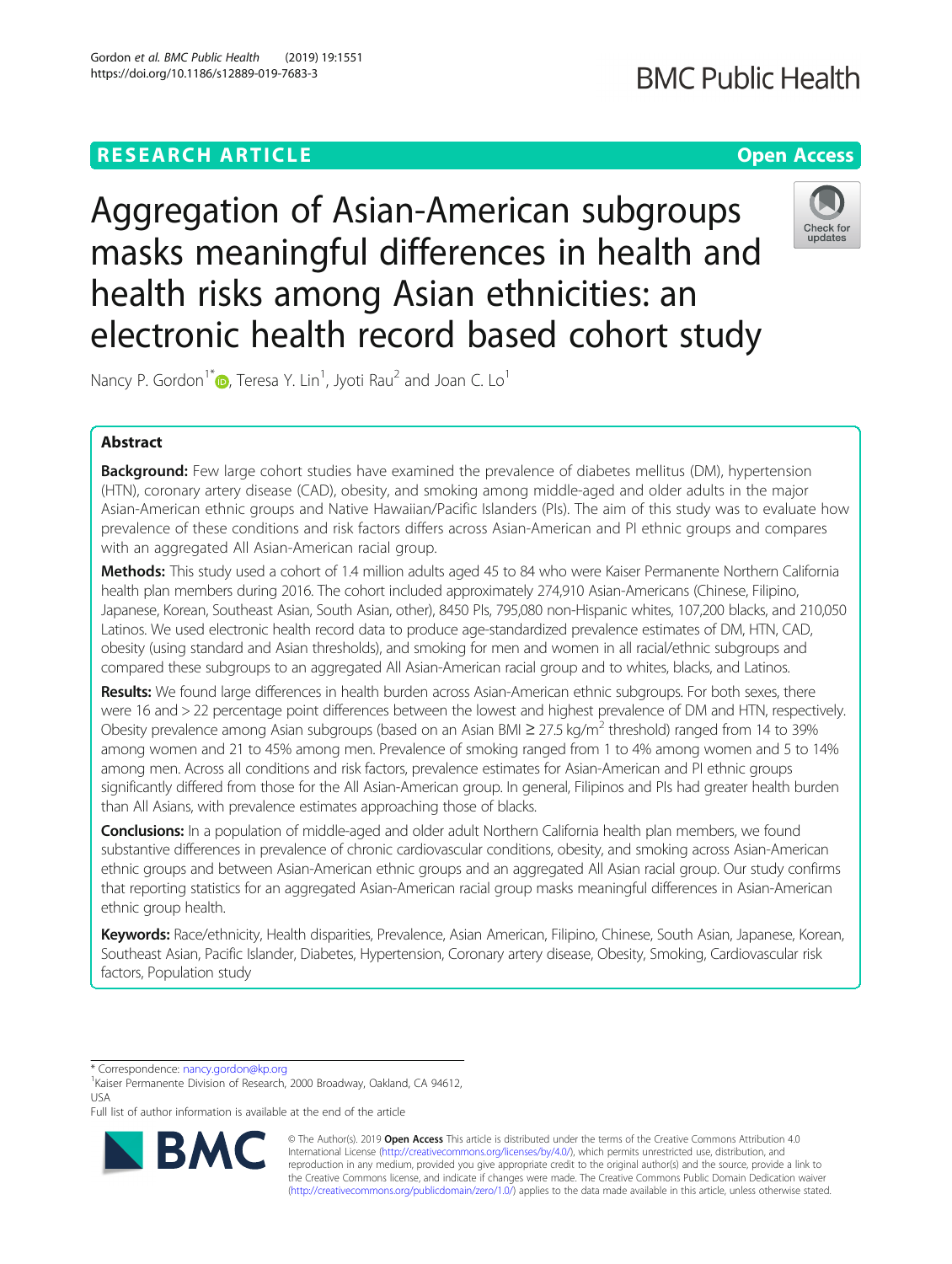# Background

Asian-Americans are among the fastest growing of all major racial or ethnic groups in the United States [[1](#page-13-0)]. Asians comprised 5% of the U.S. population in 2010, but are expected to be over 10% by 2050, a projected growth from 14 million to [3](#page-13-0)8 million  $[2, 3]$  $[2, 3]$ . However, there is scant information about Asian-American health and healthcare utilization. State and national health surveys have generally not reported statistics for Asian-Americans, in part due to survey subgroup samples that are insufficiently-sized for producing stable prevalence estimates. Furthermore, despite the cultural and sociodemographic heterogeneity of the Asian-American population, when Asian health data are reported, the statistics are seldom disaggregated by ethnic group and often include Native Hawaiian/Pacific Islanders (PI). Consequently, there is currently little available information to examine differences in health and healthcare use among Asian and PI ethnic groups and how health characteristics of individual Asian ethnic groups differ from characteristics of the broader Asian/PI group [[4](#page-13-0)].

In 2011, as part of the U.S. Centers for Medicare and Medicaid Services (CMS) Stage 2 Meaningful Use (MU) requirements, health care organizations receiving CMS funds were incentivized to ascertain race/ethnicity and language preference directly from patients to populate their electronic health record (EHR) [[5\]](#page-13-0). CMS intended for health care organizations to use this race/ethnicity information in conjunction with other EHR data to identify and reduce health and health care disparities [\[6](#page-13-0)]. To meet MU requirements, CMS deemed use of a single Asian race category as acceptable for recording and analyzing EHR racial/ethnicity data of people with different Asian ethnic backgrounds [\[6](#page-13-0)]. However, there is concern among researchers and advocacy groups in the medical and public health communities that the broad Asian or Asian/PI race category is too heterogeneous to be meaningful for research and reporting purposes because it may mask important differences across Asian ethnic groups  $[4, 7-10]$  $[4, 7-10]$  $[4, 7-10]$  $[4, 7-10]$  $[4, 7-10]$  $[4, 7-10]$ . A 2009 report by the Institutes of Medicine (IOM) Subcommittee on Standardized Collection of Racial/Ethnicity Data for Healthcare Quality Improvement recommended that more granular race and ethnicity information be captured in EHRs [[11](#page-13-0)].

Research comparing health status and health-related risks across multiple Asian-American ethnic groups is limited, but there is a growing body of evidence that health disparities exist by ethnicity within the broader Asian group. Studies conducted using national and state survey data have found significant differences across Asian ethnic groups in prevalence of obesity [\[12](#page-13-0)–[15](#page-13-0)], smoking [[12](#page-13-0), [14](#page-13-0), [16\]](#page-13-0), diabetes [\[12,](#page-13-0) [17](#page-13-0)–[19\]](#page-13-0), high blood pressure [[12](#page-13-0), [15](#page-13-0), [19\]](#page-13-0), heart disease [\[12\]](#page-13-0), and multiple chronic conditions [[20](#page-13-0)]. However, despite use of pooled data from several survey cycles, the Asian ethnic subgroup samples used for

these survey-based studies have been relatively small, leading to inconsistent findings across studies. Small subgroup samples have also limited the ability to examine variation across Asian ethnic groups separately for women and men and to focus analyses on the middle-aged and older adult segment of the population which has a significantly higher prevalence of chronic health conditions than the population aged 18 and over.

Mortality data and EHR-based studies have also shown differences among North American Asian ethnic groups. A Canadian death record study found that the mortality rate due to cardiovascular disease was significantly higher for South Asian than Chinese adults [\[21\]](#page-13-0) and a U.S. study found higher CHD mortality rates among South Asians and Filipinos compared to Chinese, Japanese, Korean, and Vietnamese Americans [\[22\]](#page-13-0). The Canadian SHARE study based on clinical data for community-recruited samples of South Asian and Chinese adults aged 35–75 found that South Asians were more likely than Chinese adults to have a history of coronary heart disease, diabetes, and cardiovascular disease [\[23\]](#page-13-0). Studies conducted with medical record data for cohorts of Asian adult members of two Northern California health plans, Kaiser Permanente Northern California (KPNC) and Palo Alto Medical Foundation (PAMF), found significant variation across Asian ethnic groups in obesity [[24](#page-13-0)], Type 2 diabetes [[25](#page-13-0), [26](#page-13-0)], hypertension [[24](#page-13-0)], dyslipidemia [[27](#page-13-0)], coronary heart disease [\[28,](#page-13-0) [29\]](#page-13-0), stroke [[29](#page-13-0)], peripheral vascular disease [\[29\]](#page-13-0), and osteoporotic bone fractures [\[30\]](#page-13-0).

In this study, we compared age-standardized prevalence of three cardiovascular conditions (diagnosed diabetes, hypertension, coronary artery disease), obesity, and smoking status among male and female KPNC health plan members aged 45–84 in six Asian-American (Chinese, Korean, Japanese, Southeast Asian, Filipino, and South Asian) and PI ethnic groups. We then compared these ethnic group prevalence estimates with prevalence for an aggregated Asian-American racial group and prevalence for whites, blacks, and Hispanic/ Latinos. We focused on a middle and older adult age group because research on other populations suggests that the prevalence of these chronic conditions is very low among younger adults.

# Methods

# Setting

Kaiser Permanente Northern California (KPNC) provides integrated primary and specialty health care to a racial/ethnically and sociodemographically diverse membership that includes over 3.2 million adults who mostly reside in the San Francisco Bay and Greater Bay Area, Sacramento area, Silicon Valley, and Central Valley. The KPNC adult membership is very similar to the insured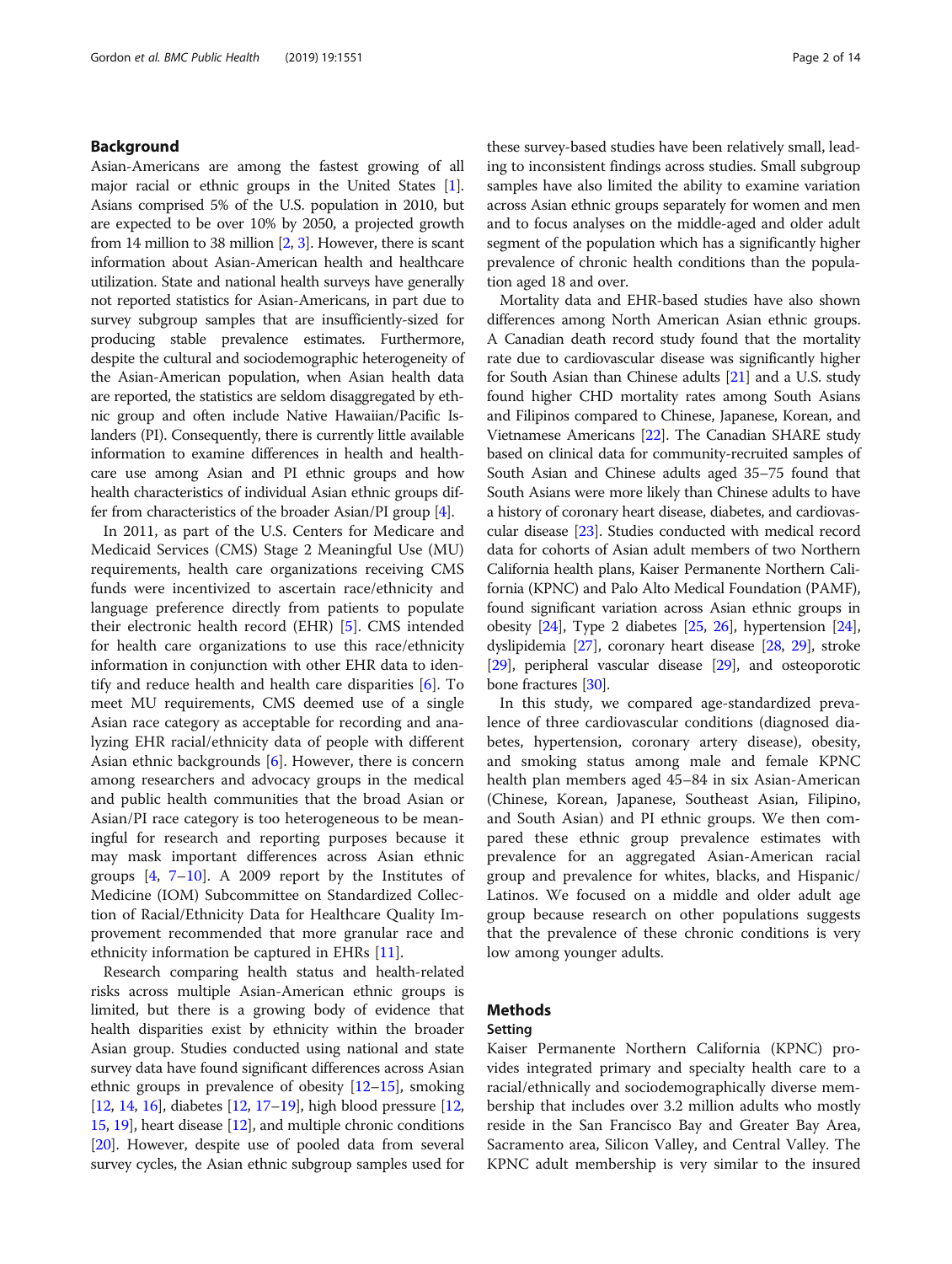population of Northern California with regard to sociodemographic and health characteristics [\[31\]](#page-13-0).

#### Study population

To estimate and compare prevalence of health conditions, health risks, and health care utilization across Asian-American ethnic groups in KPNC and examine how reporting data for an aggregated Asian-American racial group may mask significant ethnic group variation, we created a race/ethnicity and language cohort, DECKA2016 (for Demographically Enriched Cohort of Kaiser Adults, calendar year 2016). This cohort is comprised of over 2.4 million adults aged 20–89 who were KPNC members for all 12 months of calendar year 2016 and for whom we could assign race/ethnicity based on information in their EHR, information from surveys and other data sources that was not entered into their EHR, and surname coding. Approximately half a million of the cohort members are Asians for whom we were able to assign to a specific Asian ethnic subgroup. A description of the methodology used to create our large population cohort and of the final cohort race/ethnicity subgroups is found in Additional file [1.](#page-12-0) We are able to link this cohort with EHR diagnosis, procedure, healthcare utilization, and Census-derived data to study variation in prevalence of chronic health conditions, obesity, smoking, and use of health care services across adult Asian-American ethnic groups. While this cohort was primarily created to study Asian ethnic groups, we also included data for white, black, and Hispanic/Latino adults for comparison purposes.

# Description of study cohort

For this study, we used DECKA2016 cohort data for 1.4 million members who were aged 45–84 on December 31, 2016 and had an EHR-coded sex of male or female. We restricted our Asian ethnic groups to adults we classified as Chinese ( $n = 87,128$ ), Filipino ( $n = 88,691$ ), Korean ( $n =$ 8910), Japanese ( $n = 16,886$ ), Southeast Asian ( $n = 30,910$ ), or South Asian ( $n = 35,565$ ), but the aggregated All Asian group ( $n = 274,909$ ) also includes Central/other Asian ( $n =$ 100, excluding Iranian/Persian), Chinese or Korean surname ( $n = 249$ ), and known Asians whose ethnicity could not be specified based on available information or surname coding (Asian NSP,  $n = 6470$ ). PIs ( $n = 8453$ ), whites ( $n =$ 795,079), blacks (107,205), and Hispanic/Latinos ( $n = 210$ , 050) were also included for comparison purposes. In this cohort, Chinese refers to people with ethnic origins in China, Taiwan, and Hong Kong, including ethnic Chinese living in other Asian countries. Southeast Asians were people not of Chinese ethnicity who had ethnic origins in Vietnam, Laos, Cambodia, Thailand, Indonesia, Singapore, Myanmar, or Malaysia. South Asians were those with ethnic origins in India, Pakistan, Afghanistan, Bangladesh, Sri Lanka, Nepal, or Bhutan, or who were Fijian Indian.

Central/Other Asian does not include Iranian/Persian or Turkish, who are grouped with Middle Eastern. Native Hawaiian/Pacific Islanders included people whose race or ethnicity codes or primary language indicated Native Hawaiian, Fijian, Guamanian, Chamorro, Samoan, Polynesian, Tahitian, Tongan, or Micronesian. Hispanic/Latino adults were those identified as Hispanic/Latino race or ethnicity and met Office of Management and Budget (OMB) criteria for Latino (i.e., excludes people with ethnicity codes in the EHR for Spain, Italy, Portugal, Brazil, and other countries where Spanish was not the predominant language) [\[6](#page-13-0)].

Approximately 94% of PIs, 83% of Filipinos, 82% of Japanese, 81% of Chinese, 66% of Koreans, 60% of Southeast Asians, and 51% of South Asians were assigned to an ethnicity based on self-reported ethnicity information in their EHR or data from through clinical, research and operational patient questionnaires that did not feed into the EHR; the rest were assigned based on surname [\[32\]](#page-13-0). Of adults in the aggregated All Asian group, 17.7% had a preferred language other than English in the EHR (by ethnic group, 30.9% of Chinese, 31.7% of Korean, 32.1% of Southeast Asian, 10.8% of South Asian, 4.9% of Filipino, and 4.7% of Japanese), as did 2.0% of PIs. Approximately 3.4% of Asians were missing language preference data (range 1.6% of Filipinos to 5.1% of Chinese and 10% of Asian NSP). Table [1](#page-3-0) shows the age distribution of the 11 racial/ ethnic subgroups reported on in the subsequent tables.

#### Study variables

This study examined differences in prevalence of diabetes mellitus, hypertension, obesity, and current smoking for ages 45–84 and coronary artery disease (CAD), for ages 45–84 and 65–84 using EHR-derived data. The lists of ICD-9 and ICD-10 diagnosis codes for diabetes, hypertension, and CAD used to abstract EHR data for the cohort are found in Table [2](#page-4-0). To be assigned as having a condition, adults must have had ≥1 office visit diagnosis code for that condition during calendar years 2015 and 2016 or a diagnosis code for that condition on the problem list in December 2016. Diabetes was assigned based on inclusion in the KPNC Diabetes Registry in December 2016, as identified through inpatient and outpatient diagnoses, lab test results, and pharmacy use (see Karter et al. for specifications [\[25](#page-13-0)]). BMI was calculated based on weight in EHR for the closest office visit to December 1, 2016 (date range: January 1, 2016 – December 31, 2016) and valid height on date closest to the date of that weight. For people with a suspected invalid height  $( $40 \text{ in. or } > 84 \text{ in.}$ ),$ weight  $\left($  < 70 lbs. or > 500 lbs.) or BMI  $\left($  < 14 or > 50), we examined additional heights and weights taken during that interval and either replaced the inaccurate values with a qualifying value or set BMI to missing. A valid BMI was available for approximately 74% of the All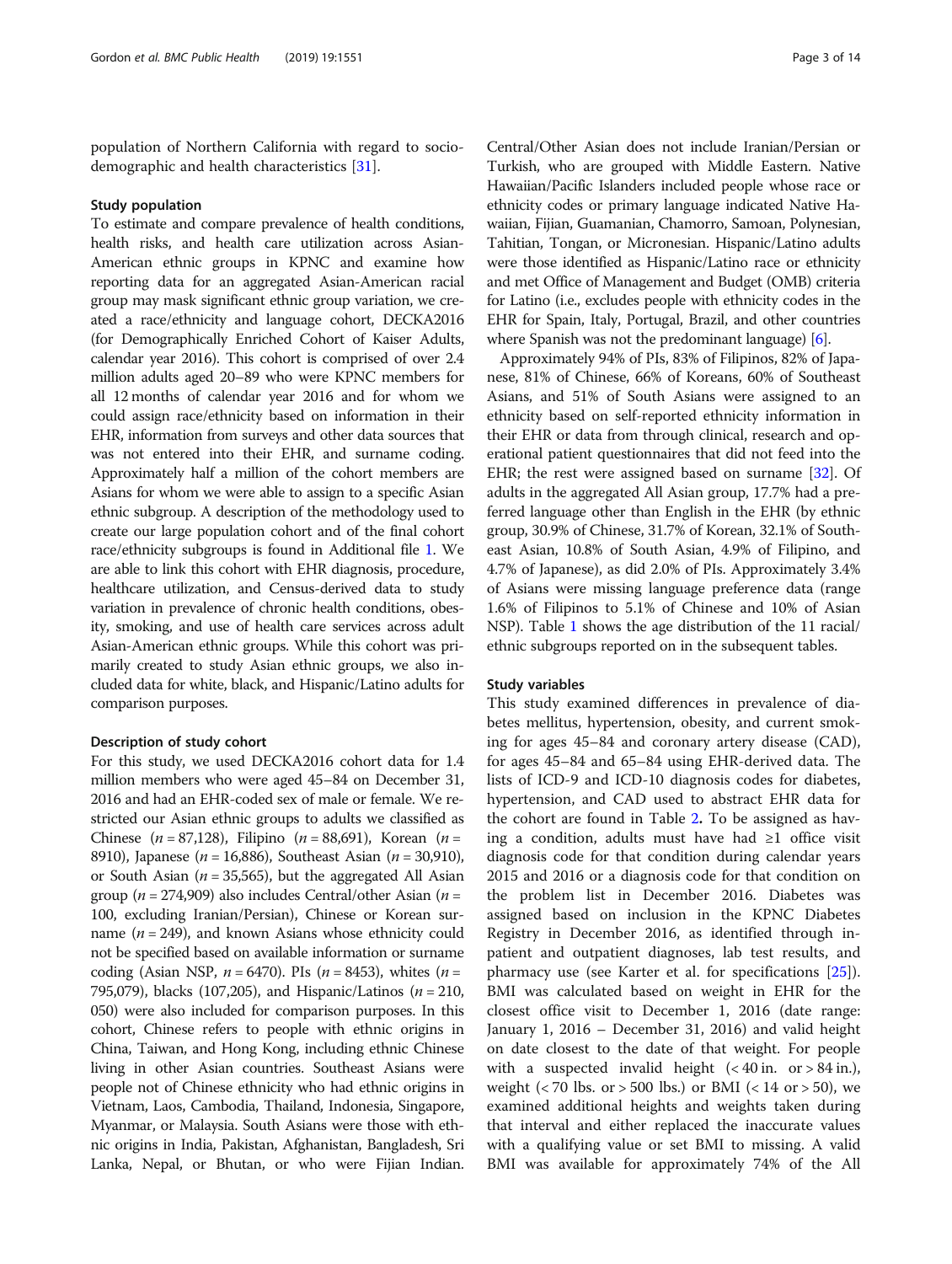<span id="page-3-0"></span>Table 1 Age composition of study cohort ages 45-84 prior to standardization

| Sex   | Race/Ethnicity                   | 45-54 yr     | 55-64 yr |         |      | 65-74 yr |      | 75-84 yr     |      |
|-------|----------------------------------|--------------|----------|---------|------|----------|------|--------------|------|
|       |                                  | $\mathsf{N}$ | $\%$     | N.      | $\%$ | N        | $\%$ | $\mathsf{N}$ | $\%$ |
| All   | All Asian                        | 104,770      | 38.1     | 88,192  | 32.1 | 56,557   | 20.6 | 25,390       | 9.2  |
|       | Chinese                          | 29,827       | 34.2     | 28,106  | 32.3 | 19,851   | 22.8 | 9344         | 10.7 |
|       | Korean                           | 3235         | 36.3     | 2620    | 29.4 | 1993     | 22.4 | 1062         | 11.9 |
|       | Japanese                         | 4428         | 26.2     | 5427    | 32.1 | 4342     | 25.7 | 2689         | 15.9 |
|       | Southeast Asian                  | 15,307       | 49.5     | 9574    | 31.0 | 4545     | 14.7 | 1484         | 4.8  |
|       | Filipino                         | 31,613       | 35.6     | 29,512  | 33.3 | 19,222   | 21.7 | 8344         | 9.4  |
|       | South Asian                      | 17,029       | 47.9     | 10,701  | 30.1 | 5642     | 15.9 | 2193         | 6.2  |
|       | Native Hawaiian/Pacific Islander | 3814         | 45.1     | 2882    | 34.1 | 1325     | 15.7 | 432          | 5.1  |
|       | White non-Hispanic               | 216,917      | 27.3     | 259,584 | 32.7 | 215,219  | 27.1 | 103,359      | 13.0 |
|       | African-American/Black           | 36,565       | 34.1     | 36,295  | 33.9 | 23,270   | 21.7 | 11,075       | 10.3 |
|       | Hispanic/Latino                  | 91,848       | 43.7     | 65,763  | 31.3 | 34,753   | 16.6 | 17,686       | 8.4  |
| Women | All Asian                        | 56,397       | 37.9     | 47,591  | 32.0 | 30,917   | 20.8 | 14,000       | 9.4  |
|       | Chinese                          | 16,559       | 35.2     | 15,129  | 32.2 | 10,616   | 22.6 | 4730         | 10.1 |
|       | Korean                           | 1789         | 34.8     | 1553    | 30.2 | 1213     | 23.6 | 583          | 11.4 |
|       | Japanese                         | 2650         | 26.8     | 2991    | 30.2 | 2476     | 25.0 | 1774         | 17.9 |
|       | Southeast Asian                  | 7324         | 48.5     | 4734    | 31.3 | 2300     | 15.2 | 746          | 4.9  |
|       | Filipino                         | 18,072       | 35.5     | 16,815  | 33.0 | 11,071   | 21.7 | 4999         | 9.8  |
|       | South Asian                      | 7940         | 48.3     | 4898    | 29.8 | 2609     | 15.9 | 983          | 6.0  |
|       | Native Hawaiian/Pacific Islander | 1839         | 45.4     | 1354    | 33.4 | 633      | 15.6 | 225          | 5.6  |
|       | White non-Hispanic               | 111,693      | 26.5     | 136,177 | 32.3 | 116,410  | 27.6 | 57,497       | 13.6 |
|       | African-American/Black           | 20,316       | 33.4     | 20,425  | 33.6 | 13,511   | 22.2 | 6544         | 10.8 |
|       | Hispanic/Latino                  | 45,418       | 41.9     | 33,921  | 31.3 | 18,936   | 17.5 | 10,091       | 9.3  |
| Men   | All Asian                        | 48,373       | 38.4     | 40,601  | 32.2 | 25,640   | 20.4 | 11,390       | 9.0  |
|       | Chinese                          | 13,268       | 33.1     | 12,977  | 32.4 | 9235     | 23.0 | 4614         | 11.5 |
|       | Korean                           | 1446         | 38.3     | 1067    | 28.3 | 780      | 20.7 | 479          | 12.7 |
|       | Japanese                         | 1778         | 25.4     | 2436    | 34.8 | 1866     | 26.7 | 915          | 13.1 |
|       | Southeast Asian                  | 7983         | 50.5     | 4840    | 30.6 | 2245     | 14.2 | 738          | 4.7  |
|       | Filipino                         | 13,541       | 35.9     | 12,697  | 33.7 | 8151     | 21.6 | 3345         | 8.9  |
|       | South Asian                      | 9089         | 47.5     | 5803    | 30.3 | 3033     | 15.9 | 1210         | 6.3  |
|       | Native Hawaiian/Pacific Islander | 1975         | 44.9     | 1528    | 34.7 | 692      | 15.7 | 207          | 4.7  |
|       | White non-Hispanic               | 105,224      | 28.2     | 123,407 | 33.1 | 98,809   | 26.5 | 45,862       | 12.3 |
|       | African-American/Black           | 16,249       | 35.0     | 15,870  | 34.2 | 9759     | 21.0 | 4531         | 9.8  |
|       | Hispanic/Latino                  | 46,430       | 45.7     | 31,842  | 31.3 | 15,817   | 15.6 | 7595         | 7.5  |

All Asian group includes aggregated data for the 6 Asian ethnic groups above plus other Asians not represented in the table (eg, Central Asians and those who could not be assigned to a more granular Asian ethnicity). This group does not include Native Hawaiian/Pacific Islanders

Asian group in our cohort aged 45–84 (range 72 to 76%). We classified Asians and other adults as obese based on the standard BMI threshold ( $\geq 30 \text{ kg/m}^2$ ) and additionally classified Asians and PIs as obese using the lower Asian obesity threshold  $(227.5 \text{ kg/m}^2)$  recommended by the World Health Organization [[33\]](#page-13-0). Smoking status (current smoker or non-smoker) was based on EHR tobacco use data on visit date closest to December 1, 2016. Adults who did not have smoking status data captured during calendar years 2015 or 2016 but who had information in

their EHR for the three years prior (2012–2014) or three months after (January–March 2017) that indicated they had never smoked were coded as non-current smokers. Current smoking status was obtained for nearly 99% of all racial/ethnic groups.

# Data analysis

Study data were analyzed using SAS version 9.4 (SAS Institute, Cary, NC). To enable direct comparison of racial and ethnic groups unaffected by differences in the age-sex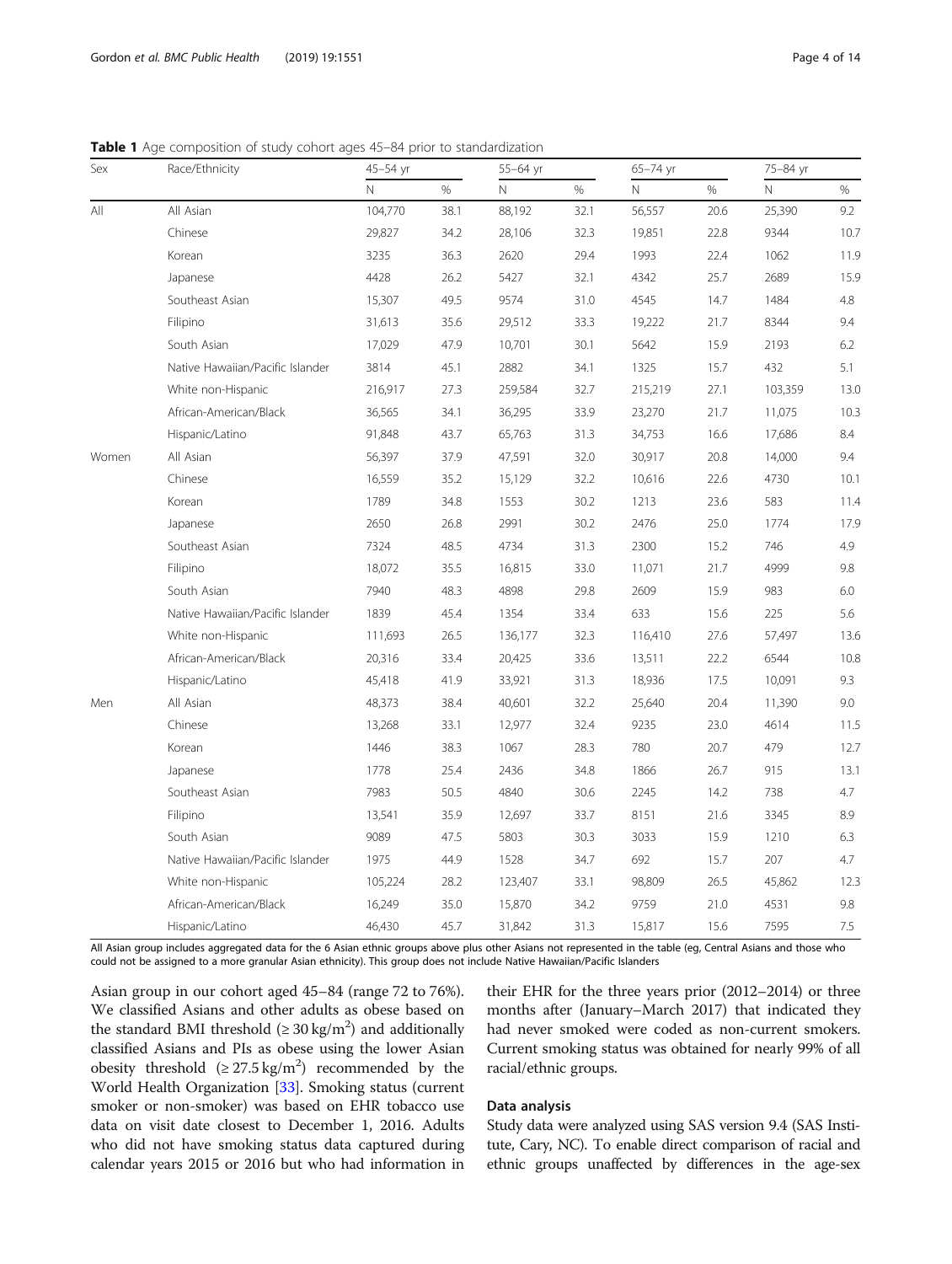<span id="page-4-0"></span>Table 2 ICD codes used to assign cohort to chronic condition status

| Condition                          | $ICD-10 codes$                                                                                                                                                                | ICD-9 codes                                                                                                                                                                                                                                                                                                                                                                |
|------------------------------------|-------------------------------------------------------------------------------------------------------------------------------------------------------------------------------|----------------------------------------------------------------------------------------------------------------------------------------------------------------------------------------------------------------------------------------------------------------------------------------------------------------------------------------------------------------------------|
| <b>Diabetes</b><br><b>Mellitus</b> | Presence in KPNC Diabetes Registry (based on inpatient<br>or outpatient ICD codes, lab test results and medication<br>use. See Karter et al. article for specifics [25]       |                                                                                                                                                                                                                                                                                                                                                                            |
|                                    | Hypertension 113.0, 113.1, 113.2, 113.9, 115.0, 115.8, 115.9, 110, 111.0, 111.9,<br>I12.0, I12.9, H35.039                                                                     | 362.11, 401.0, 401.1, 401.9, 402.00, 402.01, 402.10, 402.11, 402.90, 402.91,<br>403.00, 403.01, 403.10, 403.11, 403.90, 403.91, 404.01, 404.03, 404.11,<br>404.13, 404.91, 404.93, 405.01, 405.09, 405.11, 405.19, 405.91, 405.99                                                                                                                                          |
| Coronary<br>artery disease         | 120.0, 120.1, 120.8, 120.9, 121.02, 121.09, 121.11, 121.19, 121.21,<br>121.29, 121.3, 121.4, 124.0, 124.1, 125.19, 125.82, 125.810,<br>125.811, 125.812, 125.5, 125.89, 125.9 | 410.00, 410.01, 410.02, 410.10, 410.11, 410.12, 410.20, 410.21, 410.22, 410.30,<br>410.31, 410.32, 410.40, 410.41, 410.42, 410.50, 410.51, 410.52, 410.60,<br>410.61, 410.62, 410.70, 410.71, 410.72, 410.80, 410.81, 410.82, 410.90, 410.91,<br>410.92, 411.0, 411.1, 411.81, 413.0, 413.1, 413.9, 414.02, 414.03, 414.04, 414.05,<br>414.06, 414.07, 414.2, 414.8, 414.9 |

composition of the subgroups, we used a SAS Proc Surveyreg procedure recommended by the Centers for Disease Control and Prevention for direct standardization of prevalence estimates [\[34\]](#page-13-0) using 2016 US Census data for men and women aged 45–84. Prevalence estimates for men and women were age-standardized using weighting factors from four age groups (45–54 years, 0.3367; 55–64 years, 0.3261; 65–74 years, 0.2252; 75–84 years, 0.1120). Prevalence estimates for men and women combined were age-sex standardized using eight age-sex subgroups (Male, Female x ages 45–54, 55–64, 65–74, 75–84). There were approximately equal percentages of men and women in each age group. Prevalence estimates restricted to ages 65–84 (CAD prevalence) were standardized using the distributions for two age groups (65–74 and 75–84). We compared nonstandardized prevalence with the age- and age-sex standardized prevalence and found that they were nearly identical for almost every estimate, although standardized prevalence estimates for Japanese deviated from the nonstandardized estimates by up to  $+2$  percentage points.

We created 99% confidence intervals around our prevalence estimates and used non-overlap of the confidence intervals of two racial/ethnic subgroups as a conservative indicator of a statistically significant difference at the  $P < .01$  level. We defined meaningful differences between racial/ethnic subgroups (for men and women combined and by sex) and in comparison to the All Asian group as having non-overlapping 99% CIs and an absolute difference between the point estimates of at least 2 percentage points for prevalence estimates  $\geq 10\%$ or at least 1 percentage point for prevalence estimates that were both < 10%. Because our primary comparisons of interest were the Asian and PI ethnic groups with the aggregated All Asian group, we also calculated the absolute percentage point difference between each ethnic group and the All Asian group for men and women combined and within sex group. For comparison purposes, we provide the same statistics and analysis of meaningful differences from the All Asian subgroup for whites, blacks, and Hispanic/Latinos. We did not control for multiple comparisons. Because PIs are often combined with Asians in reporting of statistics, in our reporting of results, we refer to PIs in our low to high ranges of prevalence within the Asian group even though data for PIs were not included in the All Asian group estimates.

# Results

# Diabetes mellitus

Table [3](#page-5-0) shows that the prevalence of diabetes for All Asians aged 45–84 was 23.1%, with a range of 15.6% for Chinese to 31.9% for Filipinos and 34.5% for PIs. There was a significant difference in prevalence by sex across all racial/ethnic groups. Diabetes prevalence for women in the All Asian group was 20.4% (range 13.4% of Chinese to 28.7% of Filipinas and 31.1% of PIs) and 26.1% for men (range 17.9% of Chinese to 35.4% of Filipinos and 38.3% of PIs). Prevalence estimates for East Asians (Chinese, Koreans, Japanese, and Southeast Asians) were  $\geq$  4 percentage points below that of the All Asian group, whereas prevalence estimates for Filipinos, and South Asians were  $\geq 6$  percentages points above and PI's > 10 percentage points above the All Asian group.

While diabetes prevalence for the All Asian group was similar to that of blacks and Latinos, diabetes prevalence for Filipinos, South Asians, and PIs was higher than that of blacks and Latinos, and diabetes prevalence for the East Asian groups was in between the white and black groups.

# Hypertension

Table [4](#page-6-0) shows that the prevalence of diagnosed hypertension for All Asians aged 45–84 was 42.8%, with a range of 33.8% for Chinese to 56.1% for Filipinos and 53.1% for PIs. Significant sex differences were observed across most ethnic groups. Prevalence among women in the All Asian group was 41.6% (range 32.1% of Chinese to 55.6% of Filipinas) and 44.1% among men (range approximately 35.5% of Chinese and Koreans to 56.7% of Filipinos), with no significant sex difference observed for PIs. Hypertension prevalence for South Asians did not significantly differ from that of the All Asian group, whereas prevalence among Chinese, Koreans, and Southeast Asians was  $\geq 7$  percentage points below that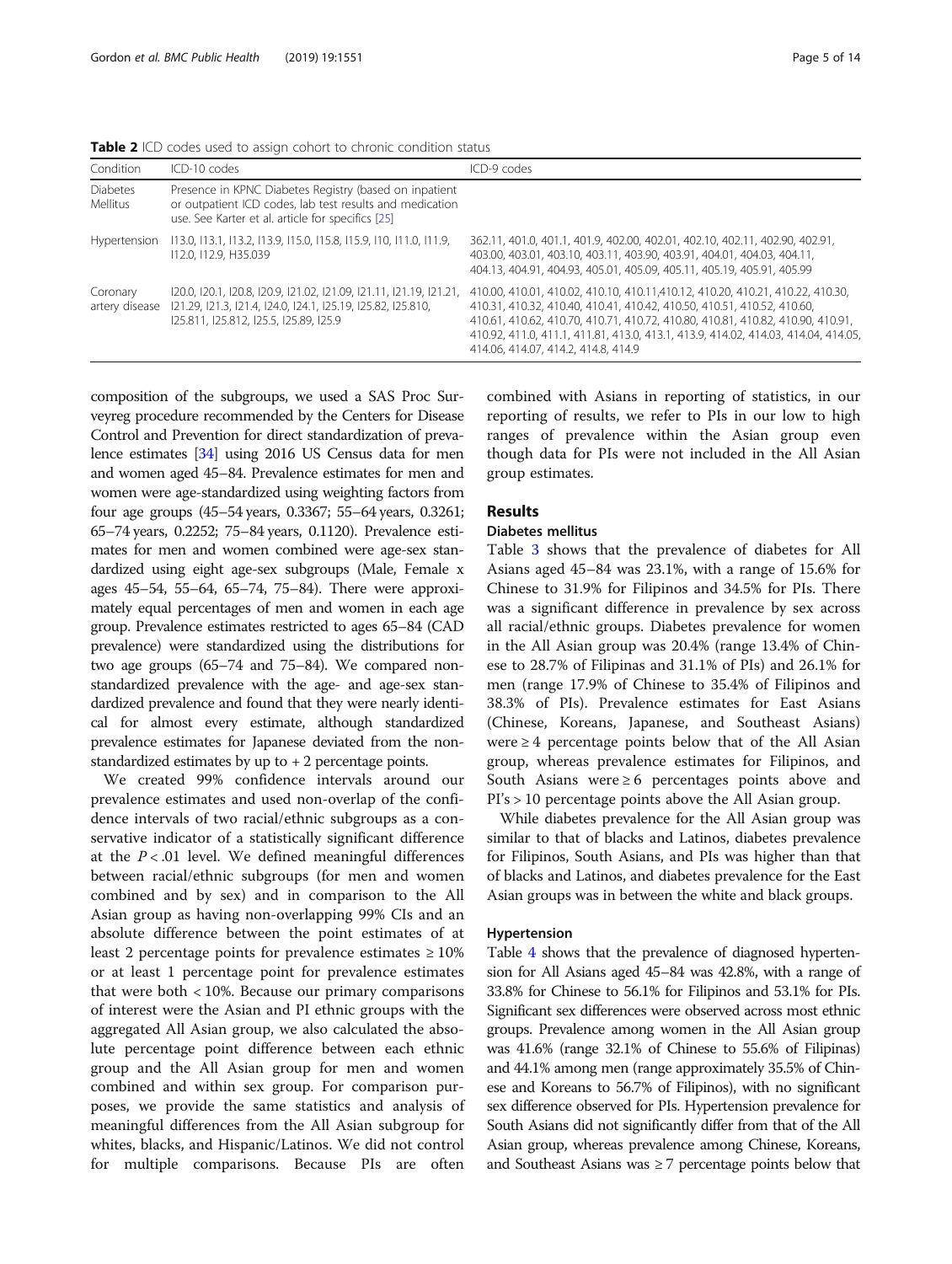<span id="page-5-0"></span>Table 3 Standardized prevalence estimates of diabetes mellitus, ages 45-84, by race/ethnicity

|                                      | All 45-84 yr |                                    | Women 45-84 yr |                                         | Men 45-84 yr |                                     | All 45-84 yr         |                                                        |                      |
|--------------------------------------|--------------|------------------------------------|----------------|-----------------------------------------|--------------|-------------------------------------|----------------------|--------------------------------------------------------|----------------------|
|                                      |              | Age-sex standardized<br>prevalence |                | Age-standardized<br>prevalence          |              | Age-standardized<br>prevalence      |                      | Absolute percentage point<br>difference from All Asian |                      |
|                                      | $\mathsf{N}$ | % (99% CI)                         | N              | % (99% CI)                              | $\mathbb N$  | % (99% CI)                          | All                  | Women                                                  | Men                  |
| All Asian                            | 274,909      | 23.1% (22.9-23.3)                  | 148,905        | 20.4% (20.1-20.7)                       | 126,004      | 26.1% (25.8-26.5) b                 | $(ref)$ <sup>c</sup> | $(ref)$ <sup>c</sup>                                   | $(ref)$ <sup>c</sup> |
| Chinese                              | 87,128       | 15.6% (15.2-15.9) <sup>a</sup>     | 47,034         | 13.4% (13.0-13.8) <sup>a</sup>          | 40,094       | 17.9% (17.4–18.4) a,b               | $-7.5$               | $-7.0$                                                 | $-8.2$               |
| Korean                               | 8910         | 18.0% (17.0-19.0) <sup>a</sup>     | 5138           | 14.8% (13.6-16.0) <sup>a</sup>          | 3772         | 21.5% (19.8-23.2) a,b               | $-5.1$               | $-5.6$                                                 | $-4.6$               |
| Japanese                             | 16,886       | 18.1% (17.4-18.9) <sup>a</sup>     | 9891           | 14.5% $(13.7-15.4)$ <sup>a</sup>        | 6995         | 22.2% (20.9-23.4) a,b               | $-4.9$               | $-5.9$                                                 | $-3.9$               |
| Southeast Asian                      | 30,910       | 18.7% (18.1-19.4) <sup>a</sup>     | 15,104         | 16.8% (15.9–17.7) <sup>a</sup>          | 15,806       | 21.0% (20.0-21.9) a,b               | $-4.2$               | $-3.6$                                                 | $-5.1$               |
| Filipino                             | 88,691       | 31.9% $(31.5-32.3)$ <sup>a</sup>   | 50,957         | 28.7% (28.2-29.2) <sup>a</sup>          | 37,734       | 35.4% (34.8-36.0) a,b               | 8.8                  | 8.3                                                    | 9.3                  |
| South Asian                          | 35,565       | 29.1% (28.7-30.0) <sup>a</sup>     | 16,430         | $25.5\%$ (24.5-26.4) <sup>a</sup>       | 19.135       | 33.7% (32.7-34.6) a,b               | 6.3                  | 5.1                                                    | 7.6                  |
| Native Hawaiian/<br>Pacific Islander | 8453         | 34.5% (33.1-35.9) <sup>a</sup>     | 4051           | 31.1% (29.1–33.1) <sup>a</sup>          | 4402         | 38.3% (36.3-40.3) a,b               | 11.4                 | 10.7                                                   | 12.2                 |
| White<br>non-Hispanic                | 795,079      | 12.8% (12.7-12.9) <sup>a</sup>     | 421,777        | 10.6% (10.5–10.7) $\textsuperscript{a}$ | 373,302      | $15.3\%$ (15.1–15.4) <sup>a,b</sup> | $-10.3$              | $-10.2$                                                | $-10.8$              |
| African-American/Black               | 107,205      | 24.9% (24.5-25.2)                  | 60,796         | 23.3% (22.9-23.7) <sup>a</sup>          | 46,409       | 26.6% (26.0-27.1) b                 | 1.8                  | 2.9                                                    | 0.5                  |
| Hispanic/<br>Latino                  | 210,050      | 25.3% (25.0-25.5) <sup>a</sup>     | 108,366        | 23.2% (22.8-23.5) <sup>a</sup>          | 101,684      | 27.6% (27.3-28.0) <sup>b</sup>      | 2.2                  | 2.8                                                    | 1.5                  |

All Asian group includes aggregated data for the 6 Asian ethnic groups above plus other Asians not represented in the table. This group does not include Native Hawaiian/Pacific Islanders

<sup>a</sup>Non-overlapping 99% CIs and absolute percentage point difference from All Asian group within sex category of ≥ 2 percentage points<br><sup>b</sup>Non-overlapping 99% CIs and > 2 percentage point difference between women and men

<sup>b</sup>Non-overlapping 99% Cls and ≥ 2 percentage point difference between women and men

Ref: reference group for race and ethnic group comparisons

of the All Asian group, and prevalence among Filipinos and PIs was > 11 percentage points higher than the All Asian group. Hypertension prevalence for Japanese was 3.2 percentage points lower than All Asian for men and women combined, but analysis by sex showed that prevalence was 6 percentage points lower for Japanese women, with no difference between All Asian and Japanese men.

Hypertension prevalence for the All Asian group was similar to that of Latinos, i.e., higher than whites and lower than blacks. Among women, hypertension prevalence among the East Asian groups was similar to that of whites, while prevalence for South Asians was similar to Latinas, and prevalence among Filipinos and PIs was closer to that of blacks. Among men, hypertension prevalence among Chinese, Koreans, and Southeast Asians was lower than that of whites, prevalence among Japanese and South Asians was similar to that of Latinos, and prevalence of Filipinos and PIs was similar to that of blacks.

# Coronary artery disease (CAD)

CAD prevalence was estimated for ages 45–84 and 65– 84. In the text, we focus on prevalence among ages 65– 84. Table [5](#page-6-0) shows that the prevalence of CAD for All Asians aged 65–84 was 5.4%, with a range of 3.6% for Koreans to 8.3% for South Asians and 9.0% for PIs. A significant sex difference was observed across all ethnic groups. Prevalence among women in the All Asian group was 3.3% (range 1.7% for Koreans to approximately 4% for Filipinas and South Asians, and 5.9% for

PIs), and 8.0% among men (range 5.6% of Southeast Asians to 13.0% of South Asians and 12.7% of PIs). CAD prevalence for Japanese and Southeast Asians was similar to that of the All Asian group, whereas prevalence among Chinese and Koreans was significantly lower and that of Filipinos, South Asians, and PIs was significantly higher. This same pattern was also seen in men aged 45–84 (see Additional file [2\)](#page-12-0). CAD prevalence for the All Asian men group was 3.9, 6.4% for South Asian men, 7.4% for PI men, and 2.8% for Chinese and Korean men.

CAD prevalence for the All Asian group was similar to that of whites. Among women, CAD prevalence among Chinese, Korean, and Japanese was slightly lower than that of whites, while prevalence for Southeast Asians was similar to whites, and prevalence for Filipinas and South Asians was not significantly different from whites and Latinas. Prevalence among PIs was similar to that of blacks, but because of the narrower age ranges, the CIs overlapped with both blacks and Latinas. Among men, Chinese, Korean, Japanese, and Southeast Asians had a lower CAD prevalence than whites, but CIs overlapped with those of blacks and Latinos. Filipinos had a slightly higher prevalence than whites, but with overlapping CIs, and prevalence among South Asians and PIs was significantly higher than whites, blacks and Latinos.

# **Obesity**

Tables [6](#page-7-0) and [7](#page-7-0), respectively, show differences in obesity using the standard BMI  $\geq 30.0 \text{ kg/m}^2$  threshold and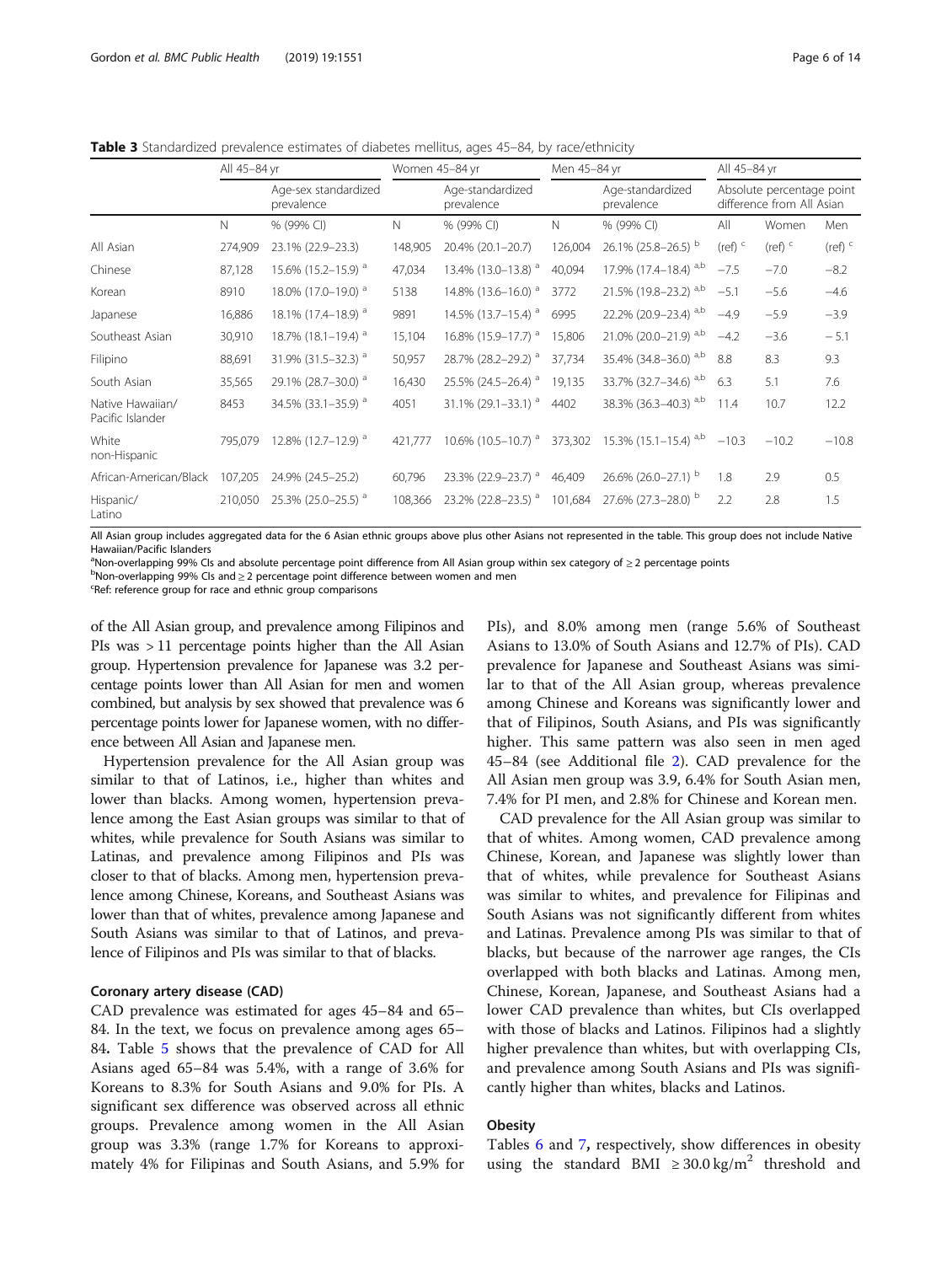<span id="page-6-0"></span>Table 4 Standardized prevalence estimates of diagnosed hypertension, ages 45-84, by race/ethnicity

|                                      | All 45-84 yr |                                    | Women 45-84 yr |                                | Men 45-84 yr |                                | All 45-84 yr         |                                                        |                      |
|--------------------------------------|--------------|------------------------------------|----------------|--------------------------------|--------------|--------------------------------|----------------------|--------------------------------------------------------|----------------------|
|                                      |              | Age-sex standardized<br>prevalence |                | Age-standardized<br>prevalence |              | Age-standardized<br>prevalence |                      | Absolute percentage point<br>difference from All Asian |                      |
|                                      | Ν            | % (99% CI)                         | $\mathsf{N}$   | % (99% CI)                     | $\mathbb N$  | % (99% CI)                     | All                  | Women                                                  | Men                  |
| All Asian                            | 274,909      | 42.8% (42.6-43.0)                  | 148,905        | 41.6% (41.3-41.9)              | 126,004      | 44.1% (43.7-44.4) b            | $(ref)$ <sup>c</sup> | $(ref)$ <sup>c</sup>                                   | $(ref)$ <sup>c</sup> |
| Chinese                              | 87,128       | 33.8% (33.4-34.1) <sup>a</sup>     | 47,034         | 32.1% (31.6-32.6) <sup>a</sup> | 40,094       | 35.6% (35.0-36.1) a,b          | $-9.0$               | $-9.5$                                                 | $-8.5$               |
| Korean                               | 8910         | 33.9% (32.7-35.1) <sup>a</sup>     | 5138           | 32.3% (30.8-33.8) <sup>a</sup> | 3772         | 35.5% (33.6-37.4) <sup>a</sup> | $-8.9$               | $-8.3$                                                 | $-8.6$               |
| Japanese                             | 16,886       | 39.6% (38.7-40.5) <sup>a</sup>     | 9891           | 35.3% (34.1-36.4) $a^2$        | 6995         | 44.3% (42.9-45.7) a,b          | $-3.2$               | $-6.3$                                                 | 0.2                  |
| Southeast Asian                      | 30,910       | 35.7% (34.9-36.4) <sup>a</sup>     | 15,104         | 34.2% (33.2-35.2) <sup>a</sup> | 15,806       | 37.2% (36.2-38.2) a,b          | $-7.1$               | $-7.4$                                                 | $-6.9$               |
| Filipino                             | 88,691       | 56.1% (55.7–56.5) <sup>a</sup>     | 50,957         | 55.6% $(55.1 - 56.1)^{a}$      | 37,734       | 56.7% (56.1–57.3) <sup>a</sup> | 13.3                 | 14.0                                                   | 12.6                 |
| South Asian                          | 35,565       | 43.4% (42.8-44.1)                  | 16,430         | 41.5% (40.5-42.4)              | 19,135       | 45.5% (44.6-46.4) b            | 0.6                  | $-0.1$                                                 | 1.4                  |
| Native Hawaiian/<br>Pacific Islander | 8453         | 53.1% (51.7-54.4) <sup>a</sup>     | 4051           | 52.8% (50.8-54.7) <sup>a</sup> | 4402         | 53.4% (51.5-55.3) <sup>a</sup> | 11.3                 | 11.2                                                   | 9.3                  |
| White<br>non-Hispanic                | 795,079      | $37.5\%$ (37.4–37.7) <sup>a</sup>  | 421,777        | 34.9% (34.9-35.0) <sup>a</sup> | 373,302      | 40.5% (40.3–40.6) $a,b$        | $-5.3$               | $-6.5$                                                 | $-3.6$               |
| African-American/Black               | 107,205      | 58.0% (57.6-58.3) <sup>a</sup>     | 60,796         | 59.3% (58.9-59.8) <sup>a</sup> | 46,409       | 56.5% (55.9-57.0) a,b          | 15.2                 | 17.3                                                   | 12.4                 |
| Hispanic/<br>Latino                  | 210,050      | 42.4% (42.2-42.7)                  | 108,366        | 41.8% (41.4-42.1)              | 101,684      | 43.1% (42.8-43.5)              | $-0.4$               | 0.2                                                    | $-1.0$               |

All Asian group includes aggregated data for the 6 Asian ethnic groups above plus other Asians not represented in the table. This group does not include Native Hawaiian/Pacific Islanders

<sup>a</sup>Non-overlapping 99% CIs and absolute percentage point difference from All Asian group within sex category of ≥ 2 percentage points<br><sup>b</sup>Non-overlapping 99% CIs and > 2 percentage point difference between women and men Non-overlapping 33% CIs and ≥ 2 percentage point difference between women and men

Ref: reference group for race and ethnic group comparisons

| Table 5 Standardized prevalence estimates of diagnosed coronary artery disease, ages 65-84, by race/ethnicity |  |
|---------------------------------------------------------------------------------------------------------------|--|
|---------------------------------------------------------------------------------------------------------------|--|

|                                      | All 65-84 yr |                                    | Women 65-84 yr |                                | Men 65-84 yr |                                  | All 65-84 yr         |                                                        |                      |
|--------------------------------------|--------------|------------------------------------|----------------|--------------------------------|--------------|----------------------------------|----------------------|--------------------------------------------------------|----------------------|
|                                      |              | Age-sex standardized<br>prevalence |                | Age-standardized<br>prevalence |              | Age-standardized<br>prevalence   |                      | Absolute percentage point<br>difference from All Asian |                      |
|                                      | N            | % (99% CI)                         | $\mathbb N$    | % (99% CI)                     | $\mathbb N$  | % (99% CI)                       | All                  | Women                                                  | Men                  |
| All Asian                            | 81,947       | $5.4\%$ $(5.2-5.6)$                | 44,917         | $3.3\%$ $(3.1-3.6)$            | 37,030       | 8.0% (7.6–8.3) $^{\rm b}$        | $(ref)$ <sup>c</sup> | $(ref)$ <sup>c</sup>                                   | $(ref)$ <sup>c</sup> |
| Chinese                              | 29,195       | 4.2% $(3.9-4.5)$ <sup>a</sup>      | 15,346         | $2.5\%$ $(2.1-2.8)$            | 13,849       | 6.4% $(5.8-6.9)$ <sup>a,b</sup>  | $-1.2$               | $-0.8$                                                 | $-1.6$               |
| Korean                               | 3055         | 3.6% $(2.7-4.5)$ <sup>a</sup>      | 1796           | 1.7% $(0.9-2.5)$ <sup>a</sup>  | 1259         | 5.9% $(4.2-7.6)$ <sup>a,b</sup>  | $-1.8$               | $-1.6$                                                 | $-2.1$               |
| Japanese                             | 7031         | $4.6\%$ $(3.9-5.3)$                | 4250           | $2.7\%$ $(2.1-3.3)$            | 2781         | 6.9% $(5.7-8.1)$ <sup>b</sup>    | $-0.8$               | $-0.6$                                                 | $-1.1$               |
| Southeast Asian                      | 6029         | 4.7% (3.9-5.4)                     | 3046           | 3.8% (2.9-4.8)                 | 2983         | 5.6% (4.5-6.8) $a,b$             | $-0.7$               | 0.5                                                    | $-1.4$               |
| Filipino                             | 27,566       | 6.5% (6.1-6.9) $a$                 | 16,070         | $4.3\%$ $(3.8-4.7)$            | 11,496       | 9.2% $(8.5-10.0)$ <sup>a,b</sup> | 1.1                  | 1.0                                                    | 1.2                  |
| South Asian                          | 7835         | 8.3% $(7.5-9.1)$ <sup>a</sup>      | 3592           | $4.4\%$ $(3.5-5.3)$            | 4243         | 13.0% (11.7–14.4) a,b            | 2.9                  | 1.1                                                    | 5.0                  |
| Native Hawaiian/<br>Pacific Islander | 1757         | $9.0\%$ (7.2-10.8) <sup>a</sup>    | 858            | 5.9% $(3.8-8.0)$ <sup>a</sup>  | 899          | 12.7% (9.7-15.7) a,b             | 3.6                  | 2.6                                                    | 4.7                  |
| White<br>non-Hispanic                | 318,578      | $5.9\%$ $(5.8-6.0)$                | 173,907        | $3.7\%$ $(3.6-3.8)$            | 144,671      | 8.5% (8.3-8.7) $^{\rm b}$        | 0.5                  | 0.4                                                    | 0.5                  |
| African-American/Black               | 34,345       | 6.7% (6.4-7.1) $a$                 | 20,055         | 5.7% $(5.3-6.1)$ <sup>a</sup>  | 14,290       | 8.0% $(7.4-8.5)$ <sup>b</sup>    | 1.3                  | 2.4                                                    | 0.0                  |
| Hispanic/<br>Latino                  | 52,439       | $6.0\%$ $(5.7-6.3)$                | 29,027         | $4.3\%$ $(4.0-4.6)$            | 23,412       | 8.1% $(7.6-8.5)$ <sup>b</sup>    | 0.6                  | 1.0                                                    | 0.1                  |

All Asian group includes aggregated data for the 6 Asian ethnic groups above plus other Asians not represented in the table. This group does not include Native Hawaiian/Pacific Islanders

aNon-overlapping 99% CIs and absolute percentage point difference from All Asian group within sex category of ≥1 percentage point by the point of the process of the process of the process of the process of the process of

Non-overlapping 99% CIs and ≥ 1 percentage point difference between women and men

Ref: reference group for race and ethnic group comparisons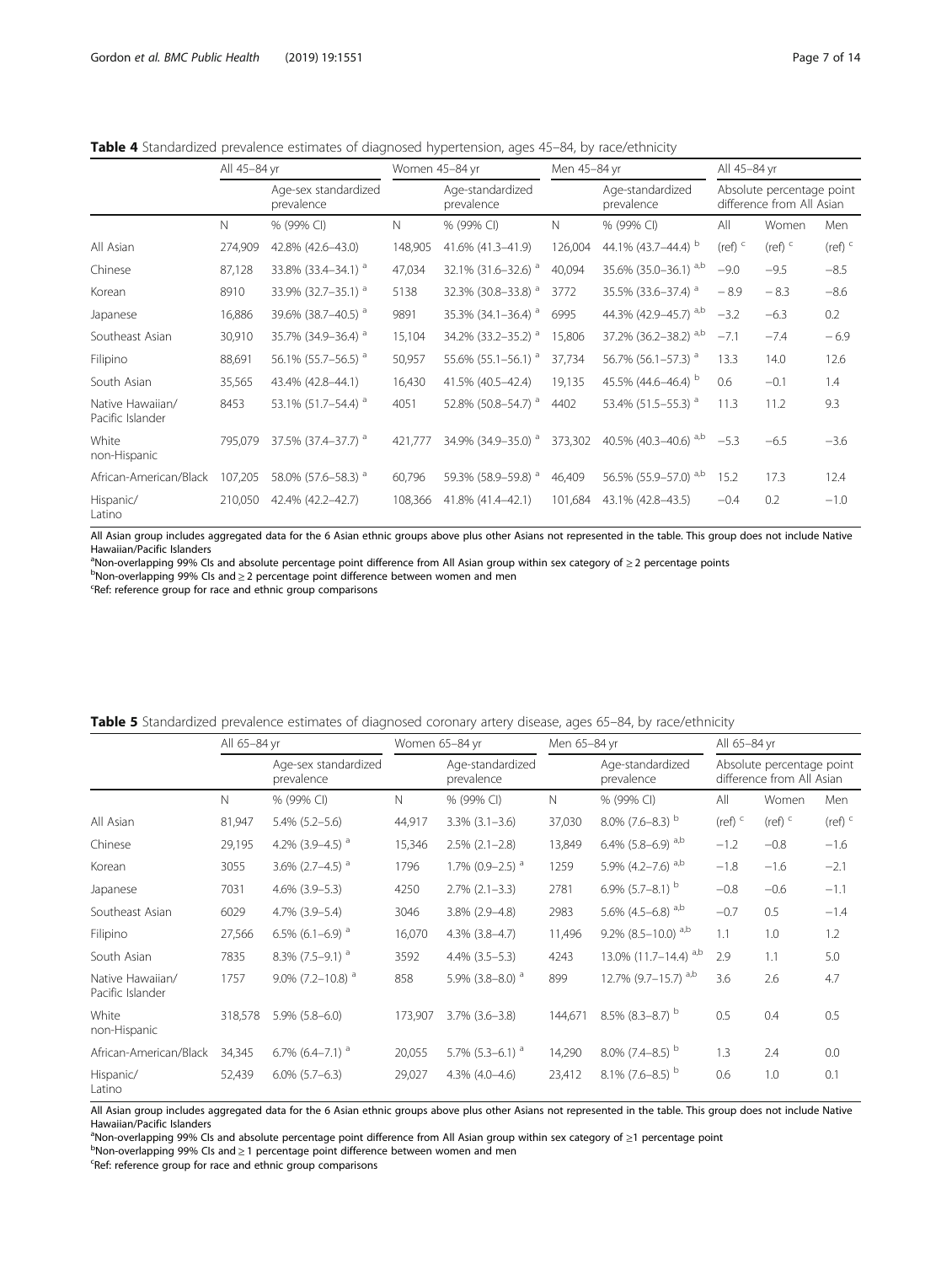<span id="page-7-0"></span>Table 6 Standardized prevalence estimates of obesity based on BMI ≥ 30.0, ages 45–84, by race/ethnicity

|                                      | All 45-84 yr |                                    | Women 45-84 yr |                                 | Men 45-84 yr |                                    | All 45-84 yr         |                                                        |           |
|--------------------------------------|--------------|------------------------------------|----------------|---------------------------------|--------------|------------------------------------|----------------------|--------------------------------------------------------|-----------|
|                                      |              | Age-sex standardized<br>prevalence |                | Age-standardized<br>prevalence  |              | Age-standardized<br>prevalence     |                      | Absolute percentage point<br>difference from All Asian |           |
|                                      | Ν            | % (99% CI)                         | N              | % (99% CI)                      | $\mathbb N$  | % (99% CI)                         | All                  | Women                                                  | Men       |
| All Asian                            | 203,020      | 14.7% (14.5-14.9)                  | 111,421        | 13.6% (13.3-13.9)               | 91,599       | $15.8\%$ $(15.5-16.1)^b$           | $(ref)$ <sup>c</sup> | $(ref)$ <sup>c</sup>                                   | (ref) $c$ |
| Chinese                              | 62,912       | 8.3% (8.0-8.6) $a$                 | 34,576         | 6.8% (6.5-7.2) $^a$             | 28,336       | 9.9% $(9.4 - 10.4)$ <sup>a,b</sup> | $-6.4$               | $-6.4$                                                 | $-5.9$    |
| Korean                               | 6510         | 7.6% (6.8-8.5) $^a$                | 3817           | 5.8% (4.8-6.8) $^a$             | 2693         | 9.6% $(8.1-11.0)$ <sup>a,b</sup>   | $-7.1$               | $-7.4$                                                 | $-6.2$    |
| Japanese                             | 12,292       | 19.7% (18.8-20.7) <sup>a</sup>     | 7257           | 15.5% (14.3-16.6)               | 5035         | 24.3% (22.7-26.0) a,b              | 5.0                  | 1.9                                                    | 8.5       |
| Southeast Asian                      | 22,378       | 7.6% $(7.1 - 8.0)$ <sup>a</sup>    | 11,278         | 7.3% $(6.6 - 7.9)$ <sup>a</sup> | 11,100       | 7.8% (7.2-8.5) <sup>a</sup>        | $-7.1$               | $-6.3$                                                 | $-8.0$    |
| Filipino                             | 66,959       | 20.8% (20.4-21.2) <sup>a</sup>     | 38,778         | 19.0% (18.5-19.5) <sup>a</sup>  | 28,181       | 22.6% (22.0-23.3) a,b              | 6.1                  | 5.4                                                    | 6.8       |
| South Asian                          | 27,113       | 20.0% (19.4-20.7) <sup>a</sup>     | 12,581         | 22.4% (21.4-23.3) <sup>a</sup>  | 14,532       | 17.4% (16.6-18.3) a,b              | 5.3                  | 8.8                                                    | 1.6       |
| Native Hawaiian/<br>Pacific Islander | 5952         | 43.6% (41.9-45.4) <sup>a</sup>     | 2885           | 44.5% (42.0-47.0) <sup>a</sup>  | 3067         | 42.7% (40.3-45.0) <sup>a</sup>     | 28.9                 | 30.9                                                   | 26.9      |
| White<br>non-Hispanic                | 576.700      | 36.4% (36.2-36.5) <sup>a</sup>     | 304,556        | 34.7% (34.4-34.9) <sup>a</sup>  | 272,144      | 38.2% (37.9-38.4) a,b              | 21.7                 | 21.1                                                   | 22.4      |
| African-American/Black               | 75,277       | 50.5% (50.0-50.9) <sup>a</sup>     | 42,325         | 54.9% $(54.2 - 55.5)^{a}$       | 32,952       | 45.6% (44.9-46.3) a,b              | 35.8                 | 41.3                                                   | 29.8      |
| Hispanic/<br>Latino                  | 154,675      | 44.6 $(44.3 - 44.9)$ <sup>a</sup>  | 81,307         | 44.5% (44.1-45.0) <sup>a</sup>  | 73,368       | 44.6% $(44.1 - 45.1)^{a}$          | 29.9                 | 30.9                                                   | 28.8      |

All Asian group includes aggregated data for the 6 Asian ethnic groups above plus other Asians not represented in the table. This group does not include Native Hawaiian/Pacific Islanders

a<br>Non-overlapping 99% CIs and absolute percentage point difference from All Asian group within sex category of ≥ 1 percentage point for percentages < 10% and  $\geq$  2 percentage points for percentages  $\geq$  10%

<sup>b</sup>Non-overlapping 99% CIs and ≥ 1 percentage point difference between women and men for percentages < 10% and ≥ 2 percentage points for percentages ≥10% Ref: reference group for race and ethnic group comparisons

|  | <b>Table 7</b> Standardized prevalence estimates of obesity based on BMI 230.0 for whites, blacks, and Hispanic/Latinos and BMI 227.5 |  |  |  |  |
|--|---------------------------------------------------------------------------------------------------------------------------------------|--|--|--|--|
|  | for Asians and Pacific Islanders, ages 45–84, by race/ethnicity                                                                       |  |  |  |  |

|                                      | All 45-84 yr |                                    | Women 45-84 yr |                                | Men 45-84 yr |                                  | All 45-84 yr         |                                                        |                      |
|--------------------------------------|--------------|------------------------------------|----------------|--------------------------------|--------------|----------------------------------|----------------------|--------------------------------------------------------|----------------------|
|                                      |              | Age-sex standardized<br>prevalence |                | Age-standardized<br>prevalence |              | Age-standardized<br>prevalence   |                      | Absolute percentage point<br>difference from All Asian |                      |
|                                      | N            | % (99% CI)                         | N              | % (99% CI)                     | $\mathbb N$  | % (99% CI)                       | All                  | Women                                                  | Men                  |
| All Asian                            | 203,020      | 29.5% (29.2-29.8)                  | 111,421        | 25.7% (25.3-26.0)              | 91,599       | 33.6% (33.2-4.0) b               | $(ref)$ <sup>d</sup> | $(ref)$ <sup>d</sup>                                   | $(ref)$ <sup>d</sup> |
| Chinese                              | 62,912       | 19.2% (18.8-19.6) b                | 34,576         | 14.8% (14.3-15.3) <sup>a</sup> | 28,336       | 23.8% (23.2-24.5) a,b            | $-10.3$              | $-10.9$                                                | $-9.8$               |
| Korean                               | 6510         | 19.4% (18.1-20.6) b                | 3817           | 13.6% (12.2-15.3) <sup>a</sup> | 2693         | 25.4% (23.3-27.6) a,b            | $-10.1$              | $-12.1$                                                | $-8.2$               |
| Japanese                             | 12,292       | 35.6% (34.5-36.8) b                | 7257           | 26.8% (25.4-28.2)              | 5035         | 45.2% (43.3-47.0) a,b            | 6.1                  | 1.1                                                    | 11.6                 |
| Southeast Asian                      | 22,378       | 18.7% (18.0-19.4) b                | 11,278         | 16.3% (15.4–17.3) <sup>a</sup> | 11,100       | 21.1% (20.1-22.2) a,b            | $-10.8$              | $-9.4$                                                 | $-12.5$              |
| Filipino                             | 66,959       | 39.5% (39.0-40.0) b                | 38,778         | 34.5% (33.9-35.2) <sup>a</sup> | 28.181       | 44.7% (44.0-45.5) <sup>a,b</sup> | 10.0                 | 8.8                                                    | 11.1                 |
| South Asian                          | 27,113       | 38.2% (37.4-38.9) b                | 12,581         | 39.3% (38.2-40.5) <sup>a</sup> | 14,532       | 36.8% (35.7-37.8) a,b            | 8.7                  | 13.6                                                   | 3.2                  |
| Native Hawaiian/<br>Pacific Islander | 5952         | 61.4% (59.7–63.1) <sup>b</sup>     | 2885           | 60.6% (58.2-63.1) <sup>a</sup> | 3067         | 62.3% (59.9-64.6) <sup>a</sup>   | 31.9                 | 34.9                                                   | 26.7                 |
| White<br>non-Hispanic                | 576,700      | 36.4% (36.2-36.5) <sup>a</sup>     | 304,556        | 34.7% (34.4-34.9) <sup>a</sup> | 272,144      | 38.2% (37.9-38.4) a,b            | 6.9                  | 9.0                                                    | 4.6                  |
| African-American/Black               | 75,277       | 50.5% (50.0-50.9) <sup>a</sup>     | 42,325         | 54.9% (54.2-55.5) <sup>a</sup> | 32,952       | 45.6% (44.9-46.3) a,b            | 21.0                 | 29.2                                                   | 12.0                 |
| Hispanic/<br>Latino                  | 154,675      | 44.6% (44.3-44.9) <sup>a</sup>     | 81,307         | 44.5% (44.1-45.0) <sup>a</sup> | 73,368       | 44.6% (44.1-45.1) <sup>a</sup>   | 15.1                 | 18.8                                                   | 11.0                 |

All Asian group includes aggregated data for the 6 Asian ethnic groups above plus other Asians not represented in the table. This group does not include Native Hawaiian/Pacific Islanders

<sup>a</sup>Non-overlapping 99% CIs and absolute percentage point difference from All Asian group within sex category of ≥2 percentage points between the basic property of a structure and the basic points between warm and mone

b<br>Non-overlapping 99% Cls and ≥ 2 percentage point difference between women and men

Ref: reference group for race and ethnic group comparisons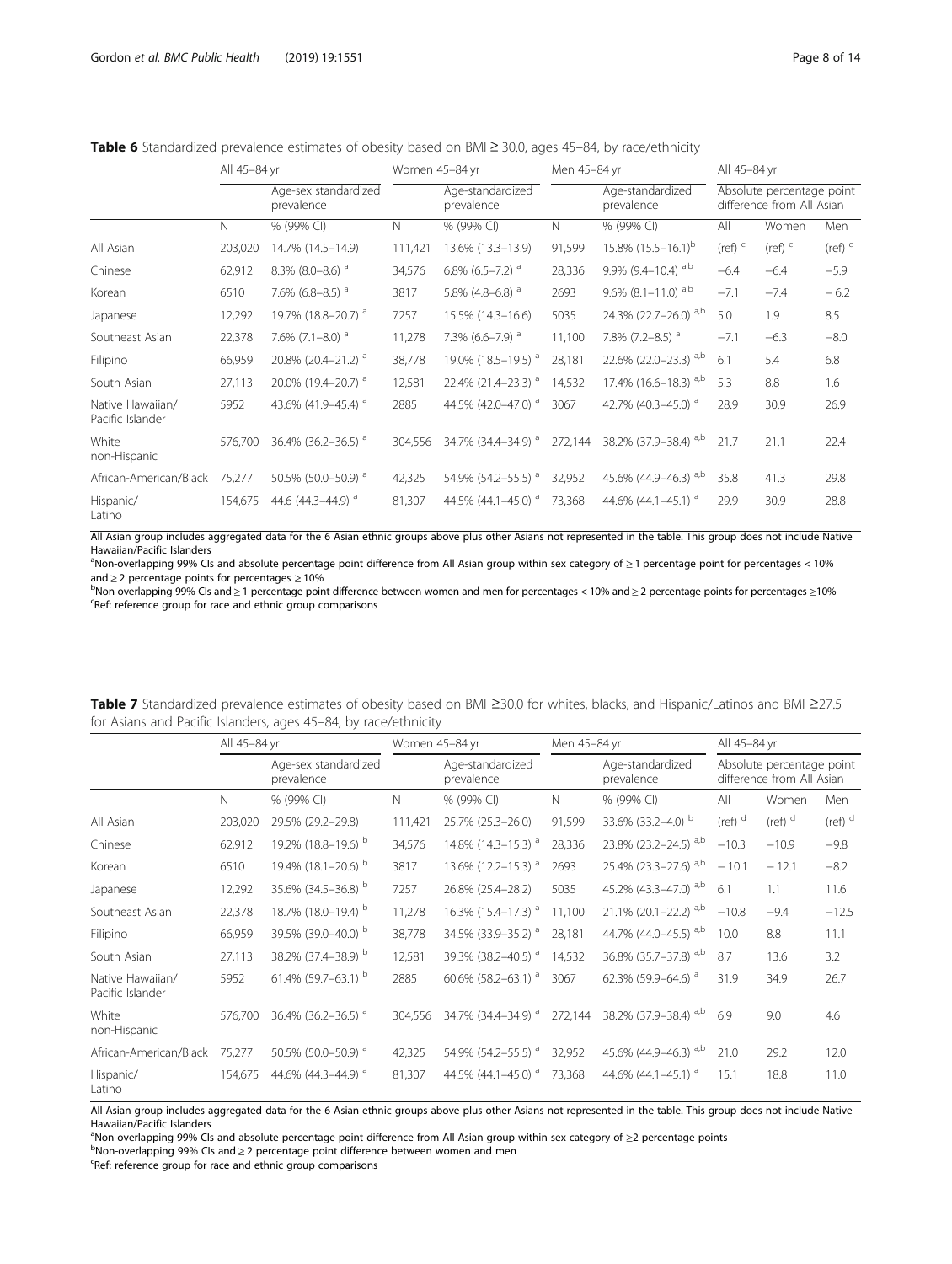lower ≥ 27.5 kg/m<sup>2</sup> threshold recommended for Asians. Obesity prevalence in the All Asian group based on the standard threshold was 14.7%, ranging from 7.6 to 8.3% for Southeast Asians, Koreans, and Chinese to approximately 20% for South Asians and Filipinos and 44% for PIs. Obesity prevalence based on the lower Asian threshold was 29.5% for the All Asian group, ranging from approximately 19% for Chinese, Koreans, and Southeast Asians to 35 to 39% for Japanese, Filipinos, and South Asians and 61% for PIs. Based on the standard obesity threshold, with the exception of Southeast Asians, there were meaningful differences between women and men in obesity prevalence in the All Asian and individual Asian and PI ethnic groups. Using the lower Asian threshold, the differences between women and men were larger and significant for all Asian ethnic groups. For all Asian groups except South Asians, obesity prevalence was higher among men than women. PIs did not differ by sex using either obesity threshold. Using the standard obesity threshold, compared to the All Asian group, obesity prevalence was lower for Chinese, Koreans, and Southeast Asians, and higher for Japanese (men only), Filipinos, South Asians, and PIs (Table [6](#page-7-0)). Using the lower Asian obesity threshold (Table [7](#page-7-0)) increased the magnitude of the absolute differences between the All Asian and individual Asian ethnic groups.

Using the standard threshold for all racial/ethnic groups, prevalence of obesity was lower for the All Asian and individual Asian ethnic groups than for whites, blacks, and Latinos, with prevalence for PIs relatively close

to that of whites. Using the lower threshold for Asians and PIs but retaining the standard threshold for whites, blacks, and Latinos decreased the absolute difference in obesity prevalence between the All Asian group and whites by approximately 10 percentage points for women and men combined and women only and by nearly 20 percentage points for men. Comparing obesity prevalence among the individual Asian ethnic groups to whites, blacks and Latinos using the lower threshold for Asians and PIs and higher for the other 3 groups, obesity prevalence for Japanese, Filipinos, and South Asians became similar to that for whites, Chinese, Korean, and Southeast Asian remained lower than that of whites, and prevalence for PIs was higher than that for blacks. Obesity prevalence of Japanese and Filipino men approximated that of blacks and Latinos, while prevalence among PI women and men was higher than that for blacks and Latinos.

# Smoking

Table 8 shows that the prevalence of smoking for All Asians aged 45–84 was 5.9%, with a range of 3.0% for South Asians to 7.7% for Koreans and 10.4% for PIs. However, there was a very large difference in smoking prevalence by sex across all racial/ethnic groups, with women having a much lower prevalence than men. Women in the All Asian group had a prevalence of 2.6% (range 0.9% for South Asians to 4.6% for Japanese and 7.8% for PIs), and prevalence among All Asian men was 9.5% (range 5.2% for South Asians to 13.8% for Southeast Asians and 13.3%

Table 8 Standardized prevalence estimates of smoking, ages 45-84, by race/ethnicity

|                                      | All 45-84 yr |                                    | Women 45-84 yr |                                | Men 45-84 yr |                                 | All 45-84 yr         |                                                        |                      |
|--------------------------------------|--------------|------------------------------------|----------------|--------------------------------|--------------|---------------------------------|----------------------|--------------------------------------------------------|----------------------|
|                                      |              | Age-sex standardized<br>prevalence |                | Age-standardized<br>prevalence |              | Age-standardized<br>prevalence  |                      | Absolute percentage point<br>difference from All Asian |                      |
|                                      | N            | % (99% CI)                         | $\mathbb N$    | % (99% CI)                     | N            | % (99% CI)                      | All                  | Women                                                  | Men                  |
| All Asian                            | 262,809      | $5.9\%$ $(5.8-6.0)$                | 144,439        | $2.6\%$ $(2.5-2.7)$            | 118,370      | $9.5\%$ (9.2-9.7) <sup>b</sup>  | $(ref)$ <sup>c</sup> | $(ref)$ <sup>c</sup>                                   | $(ref)$ <sup>c</sup> |
| Chinese                              | 82,396       | $4.8\%$ $(4.6 - 5.0)$              | 45,358         | 1.4% $(1.2-1.5)$ <sup>a</sup>  | 37,038       | 8.4% (8.0-8.8) $a,b$            | $-1.1$               | $-1.2$                                                 | $-1.1$               |
| Korean                               | 8370         | 7.7% (6.9-8.5) $^a$                | 4911           | 4.3% $(3.5-5.0)^{a}$           | 3459         | 11.4% (9.9-12.7) a.b            | 1.8                  | 1.7                                                    | 1.9                  |
| Japanese                             | 16,187       | $6.3\%$ $(5.8-6.8)$                | 9601           | 4.6% $(4.0-5.1)$ <sup>a</sup>  | 6586         | 8.2% $(7.3-9.0)$ <sup>a,b</sup> | 0.4                  | 2.0                                                    | $-1.3$               |
| Southeast Asian                      | 28,798       | 7.3% (6.9-7.7) <sup>a</sup>        | 14,460         | 1.3% $(1.0-1.5)$ <sup>a</sup>  | 14,338       | 13.8% (13.0-14.5) a,b           | 1.4                  | $-1.3$                                                 | 4.3                  |
| Filipino                             | 86,274       | 7.3% $(7.1 - 7.5)$ <sup>a</sup>    | 49,913         | 4.0% $(3.7-4.2)^{a}$           | 36,361       | 10.9% (10.5-11.3) a,b           | 1.4                  | 1.4                                                    | 1.4                  |
| South Asian                          | 34,255       | 3.0% $(2.7-3.2)$ <sup>a</sup>      | 15,986         | $0.9\%$ (0.7-1.2) <sup>a</sup> | 18,269       | 5.2% $(4.7-5.6)$ <sup>a,b</sup> | $-2.9$               | $-1.7$                                                 | $-4.3$               |
| Native Hawaiian/<br>Pacific Islander | 8225         | 10.4% (9.6-11.3) <sup>a</sup>      | 3963           | 7.8% (6.7-7.8) $^a$            | 4262         | 13.3% (11.9-14.6) a,b           | 4.5                  | 5.2                                                    | 3.8                  |
| White<br>non-Hispanic                | 772,492      | $8.6\%$ (8.6–8.7) <sup>a</sup>     | 412,414        | 7.7% (7.5-7.8) <sup>a</sup>    | 360,078      | 9.7% $(9.5-9.8)$ <sup>b</sup>   | 2.7                  | 5.1                                                    | 0.2                  |
| African-American/Black               | 104,323      | 11.7% $(11.4-11.9)$ <sup>a</sup>   | 59,498         | 10.3% (9.7-10.6) $a^2$         | 44,825       | 13.2% (12.8-13.6) a,b           | 5.8                  | 7.7                                                    | 3.7                  |
| Hispanic/<br>Latino                  | 203,154      | $6.4\%$ $(6.2-6.5)$                | 106,218        | 4.5% $(4.4-4.7)$ <sup>a</sup>  | 96,936       | 8.3% (8.1-8.6) $a,b$            | 0.5                  | 1.9                                                    | $-1.2$               |

All Asian group includes aggregated data for the 6 Asian ethnic groups above plus other Asians not represented in the table. This group does not include Native Hawaiian/Pacific Islanders

<sup>a</sup>Non-overlapping 99% CIs and absolute percentage point difference from All Asian group within sex category of ≥ 1 percentage point<br><sup>b</sup>Non overlapping 89% CIs and > 1 percentage point difference between wemen and men

<sup>b</sup>Non-overlapping 99% CIs and ≥ 1 percentage point difference between women and men

Ref: reference group for race and ethnic group comparisons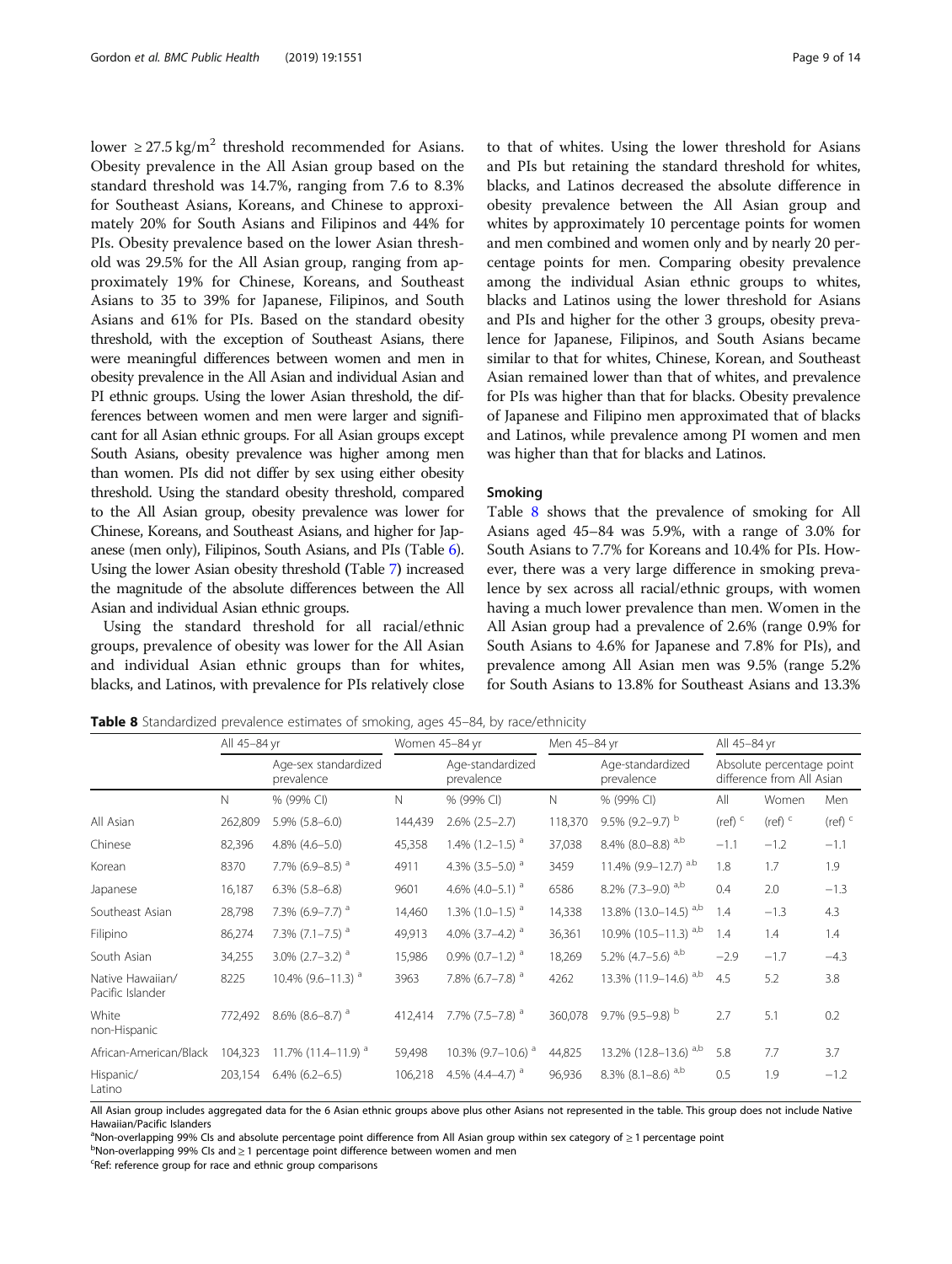for PIs). Compared to the All Asian women group, Chinese, Southeast Asian, and South Asian women were less likely to smoke, while Korean, Filipino, Japanese, and PI women were more likely to smoke. Compared to the All Asian men group, Chinese, Japanese, and South Asian men were less likely to smoke and Koreans, Southeast Asian, Filipino, and PI men were more likely to smoke.

Compared to other race groups, smoking prevalence for All Asian women was below that of Latinas, while that for All Asian men was similar to that of whites. Among women, smoking prevalence among Koreans, Japanese, and Filipinas was similar to that of Latinas, while Chinese, Southeast Asians, and South Asians were less likely to smoke; PIs had a smoking prevalence similar to whites. Among men, South Asian smoking prevalence was lower than that of Latinos, was similar to that of whites for Chinese and Japanese men, slightly higher than whites for Filipino and Korean men, and similar to blacks for Southeast Asian and PI men.

# Summary of comparisons of Asian ethnic groups with the All Asian category

Figure 1 summarizes comparisons of diabetes, hypertension, CAD, obesity and smoking prevalence estimates for women and men in the six Asian ethnic groups and PIs with those in the All Asian category. Across all conditions and risk factors examined, meaningful differences were observed for Filipino and PI men compared to All Asian men and women in these Asian ethnic groups, except for CAD prevalence among Filipina women which was similar to that of the All Asian women group. South Asian men had a higher prevalence of diabetes, CAD, and obesity, but were not meaningfully different from

|                                                                                                                                                                                                                                                            | ages 65-84)<br><b>Diabetes</b><br>Mellitus | Hypertension<br>ages 45 84) | Coronary Artery<br>ages 65-84)<br>Disease | (ages 45-84)<br>Obesity | Smoking<br>(ages 45-84) |  |
|------------------------------------------------------------------------------------------------------------------------------------------------------------------------------------------------------------------------------------------------------------|--------------------------------------------|-----------------------------|-------------------------------------------|-------------------------|-------------------------|--|
| Chinese                                                                                                                                                                                                                                                    |                                            |                             | $\approx$                                 |                         |                         |  |
| Korean                                                                                                                                                                                                                                                     |                                            |                             |                                           |                         |                         |  |
| Japanese                                                                                                                                                                                                                                                   |                                            |                             | ≈                                         |                         |                         |  |
| Southeast Asian                                                                                                                                                                                                                                            |                                            |                             | ≈                                         |                         |                         |  |
| Filipino                                                                                                                                                                                                                                                   |                                            |                             |                                           |                         |                         |  |
| South Asian                                                                                                                                                                                                                                                |                                            | $\approx$                   |                                           |                         |                         |  |
| Native<br>Hawaiian/Pacific<br>Islander                                                                                                                                                                                                                     |                                            |                             |                                           |                         |                         |  |
| Gray arrow represents women, black arrow represents men; down arrow:<br>prevalence lower than aggregated Asian group; up arrow: prevalence higher<br>than aggregated Asian group; ≈: prevalence not meaningfully different from<br>aggregated Asian group. |                                            |                             |                                           |                         |                         |  |

aggregated Asian group on prevalence of chronic conditions, obesity, and smoking

the All Asian group for hypertension, and they had a lower prevalence of smoking. South Asian women had a higher prevalence of diabetes, CAD, and obesity and lower smoking prevalence compared to All Asian women but were not meaningfully different for hypertension. Chinese and Korean men and women had lower prevalence of obesity and the chronic conditions than their counterparts among All Asians, with the exception that Chinese women were not meaningfully different from All Asian for CAD prevalence. However, in comparison to the All Asian group, Chinese men and women were less likely to be current smokers and Korean men and women were more likely to be smokers.

The comparisons for Japanese and Southeast Asians were mixed. Compared to All Asian, Japanese men and women had lower prevalence of diabetes, similar prevalence of CAD, a higher prevalence of obesity, and higher prevalence of smoking among women and lower among men. Southeast Asians exhibited more differences by sex than the other Asian ethnic groups. Compared to All Asian men, Southeast Asian men had lower prevalence of all the chronic conditions, a lower prevalence of obesity, and higher prevalence of smoking. Compared to All Asian women, Southeast Asian women similarly had a lower prevalence of diabetes, hypertension, and obesity, but were not meaningfully different from All Asian women regarding prevalence of CAD and were also less likely to be smokers.

# **Discussion**

In a 2012 article, Holland and Palaniappan summarized the limitations of most of the current data sources for studying Asian-American ethnic group differences in health and healthcare use  $[4]$  $[4]$ . They stressed the importance of collecting data for adequate sample sizes of Asian subgroups to produce stable prevalence estimates and enable comparisons among Asian ethnic groups, as well as including data collection for adults with limited English proficiency and low literacy who often choose not to participate in surveys and research. To our knowledge, ours is the largest cohort study to use EHR data to estimate prevalence of several chronic cardiovascular conditions (diabetes, hypertension, coronary artery disease) and cardiovascular risk factors (obesity and smoking) for an insured population of middle-aged and older Filipino, Chinese, Korean, Japanese, Southeast Asian, South Asian, and Pacific Islander adults in the U.S. and to compare prevalence statistics for these ethnic subgroups, overall and by sex, with those for an aggregated Asian group. Most previous studies of differences between U.S. Asian ethnic groups have estimated and compared prevalence of chronic cardiovascular conditions for populations that include younger adults, even though most of these chronic conditions are not diagnosed until middle or older age. By limiting our study population to adults aged 45–84 and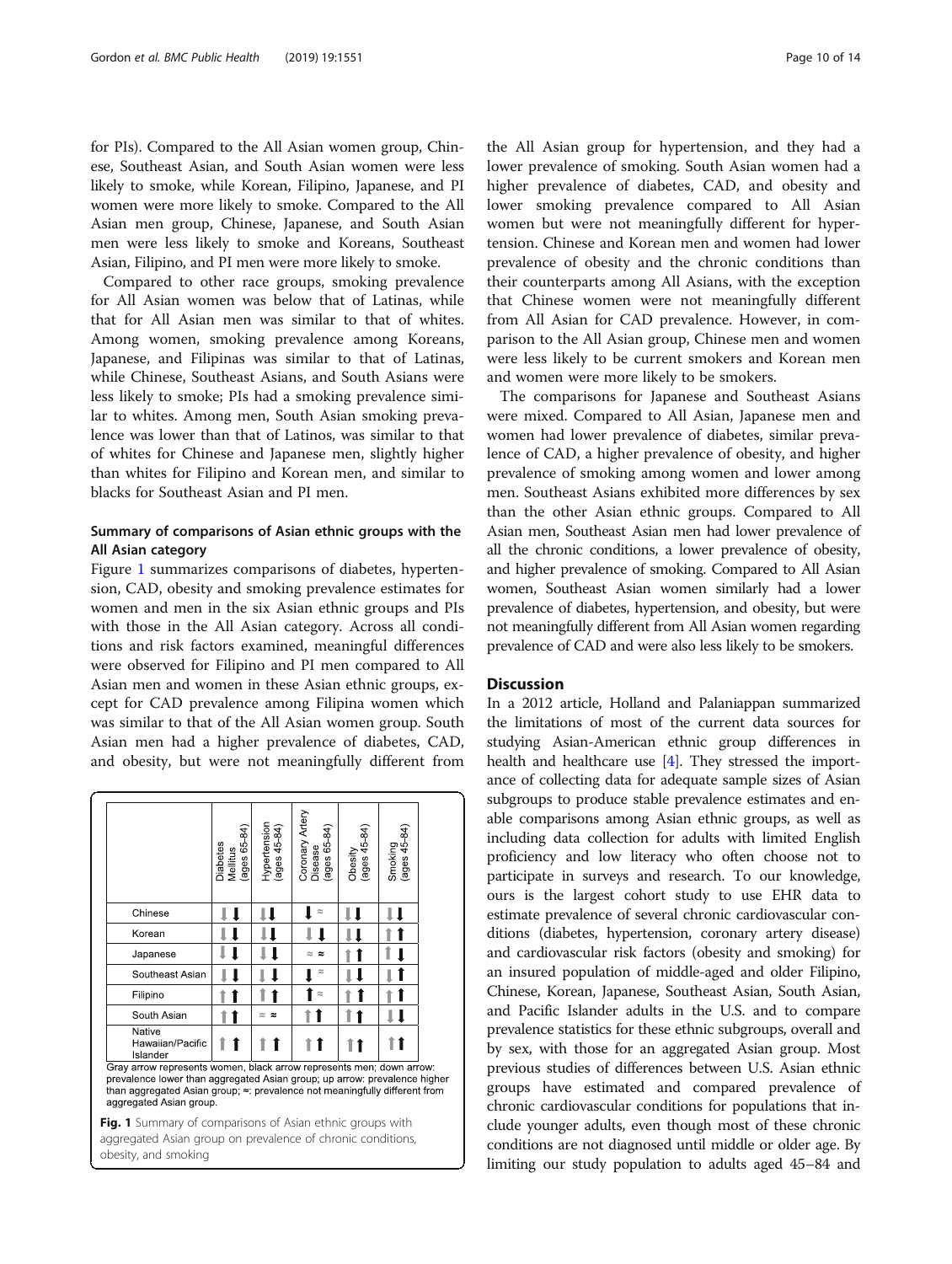producing separate age-standardized prevalence estimates for men and women, we believe that our study results provide a more precise comparison of statistics for the Asian ethnic groups with the aggregated Asian race group and with whites, blacks, and Latinos, the racial/ethnic groups that are the usual focus of racial/ethnic disparities studies.

Using data age-standardized to the U.S. Census population for ages 45–84, we found large variation across Asian ethnic groups in prevalence for all of the chronic conditions and risk factors we studied. For both men and women aged 45–84, the lowest and highest prevalence of diagnosed diabetes and hypertension differed by  $\geq$  15 percentage points and for obesity (using the Asian BMI threshold of BMI  $\geq$  27.5 kg/m<sup>2</sup>), the difference was > 20 percentage points. Using our criteria for meaningful differences (non-overlapping 99% CIs and absolute difference between prevalence estimates of  $\geq 1$  percentage point for comparison of prevalence estimates under 10% and  $\geq 2$  percentage points for prevalence estimates  $\geq$ 10%), the only health condition for which the prevalence estimates for the majority of Asian ethnic groups were not meaningfully different from the aggregated Asian estimate was CAD in the 65–84 age group. However, the prevalence of CAD across all racial/ethnic groups was relatively low.

Overall, Filipinos, South Asians, and PIs tended to have meaningfully higher prevalence estimates than the aggregated Asian group for the chronic conditions, while East Asians (Chinese, Korean, Southeast Asian, and Japanese) had meaningfully lower prevalence estimates for these conditions. This pattern for East Asians did not extend to obesity prevalence, however, as both men and women in the Japanese group had higher prevalence of obesity than the aggregated Asian group, while Chinese, Koreans, and Southeast Asians had a lower prevalence. The pattern for ethnic group differences was also not observed for current smoking, where compared to the aggregated Asian group, prevalence was lower for South Asian men and women, higher for Korean men and women, lower for Japanese men and Southeast Asian women, and higher for Japanese women and Southeast Asian men.

Within racial/ethnic groups, our age-sex standardized prevalence estimates for men and women combined fell approximately midway between prevalence estimates for men and for women. Because of the very large numbers of women and men in our ethnic subgroups, we were able to show that the non-sex-specific age-sex standardized prevalence estimates for an Asian ethnic group in many cases over- or underestimated the age-standardized prevalence estimates for men and women in that ethnic group. In our study population, the age-sex standardized prevalence estimates for men and women combined did not substantively differ from age-standardized estimates for this group. However, this might not be true for populations where there is a greater sex imbalance within ethnic groups. Based on our findings, we recommend that when possible, prevalence of chronic conditions and risk factors should be estimated separately for women and men, and when this is not possible, standardized estimates should adjust for both age and sex.

Because we restricted our analyses to middle-aged and older adults rather than adults ages 18 and over (the population used for most national and state survey-based studies) or ages 35 and over (the population used for most of the PAMF cohort studies), the prevalence estimates from our study are not directly comparable to results of previously published studies. However, our finding that Filipinos and South Asians are at elevated risk for obesity, diabetes, hypertension, and CAD compared to other Asian ethnic groups is in line with results of several previous survey- and EHR-based studies [\[12,](#page-13-0) [24](#page-13-0), [26](#page-13-0), [29,](#page-13-0) [35](#page-13-0), [36](#page-13-0)]. Additionally, our finding that estimated prevalence of these chronic conditions, obesity, and smoking for women and men in the aggregated Asian group significantly under- or overestimated prevalence for individual Asian ethnic subgroups confirms findings of other EHR- and mortality data-based studies [[22](#page-13-0), [24,](#page-13-0) [26,](#page-13-0) [29](#page-13-0)].

Our study results suggest that prevalence of chronic health conditions and cardiovascular risk factors in an ethnically diverse Asian population may be affected by the ethnic composition of the Asian group. For example, based on our findings, Asian populations with substantially larger proportions of Filipinos and South Asians than East Asian subgroups would be expected to have higher prevalence of diabetes, cardiovascular conditions, and obesity than Asian populations with larger proportions of East Asians. Forecasting healthcare service needs for a specific Asian population based on estimates for an All Asian group that does not have a similar Asian ethnic group composition to the one used for making the forecasts will potentially produce very inaccurate results. Additionally, comparing chronic disease prevalence, health risks, and healthcare quality metrics across different Asian populations without adjusting for differences in the Asian ethnic group composition of the populations may result in some geographic sub-regions or healthcare populations having a poorer health profile that is due to in part to the ethnic group differences. Also, we compared prevalence estimates for an All Asian/PI group versus All Asian group and found very little difference between the two groups despite the fact that PIs had higher prevalence of cardiovascular conditions and cardiovascular risks than the other Asian ethnic groups. However, this was because PIs were the second smallest group in the study population. The aggregated All Asian and All Asian/PI prevalence estimates grossly underestimated the actual prevalence estimates for the PI group.

Our results also suggest that information about Asian ethnicity in the EHR could lead to meaningful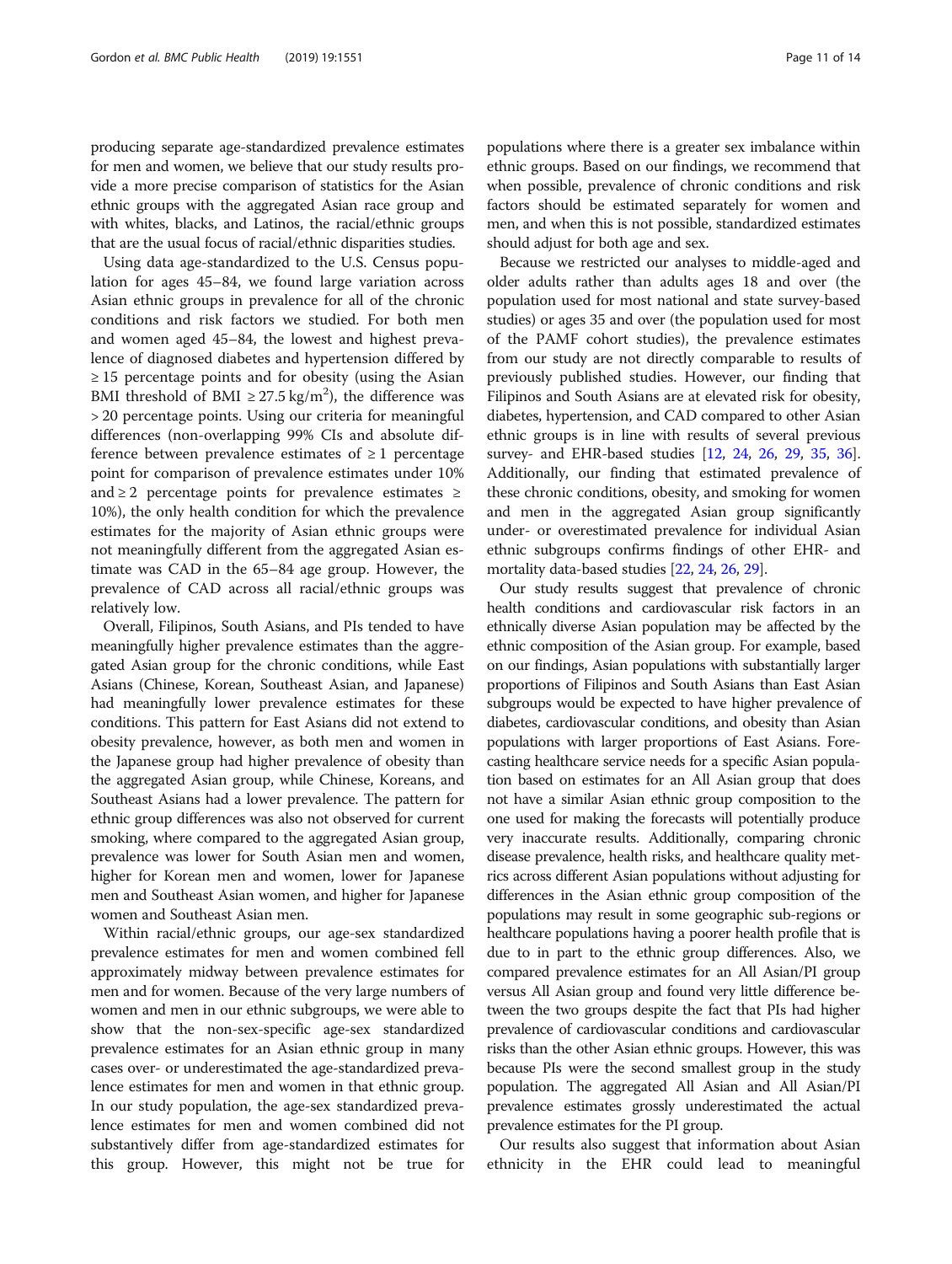improvements in healthcare delivery, such as systembased prompts that help clinicians identify Asian patients in their adult or child panel who may be candidates for earlier screening and intervention and more frequent monitoring for diabetes and cardiovascular risk conditions. This may become important as care is increasingly delivered to patients through virtual (nonclinic based) encounters, limiting the visual and vital sign information that clinicians have available for monitoring and care planning. Information about Asian ethnicity can also help healthcare teams deliver more culturally competent care, such as using ethnicallytailored dietary assessments and providing culturallytailored dietary advice and information resources when appropriate. At the population health management level, information about Asian ethnicity in the EHR would facilitate production of Asian-ethnic group specific quality metrics for chronic condition management, cancer screening, and immunizations that could be used to target and evaluate quality improvement efforts. Asian ethnicity information could also be used by health plans to build a medical facility workforce that mirrors the ethnic composition of the patient population being served.

While most health disparities research and policy has focused on the health and health risks of blacks and Hispanic/Latinos compared to whites, our study results suggest that Filipinos, South Asians, and PIs should also be considered higher risk groups compared to East Asians and as well as to whites. While the 2018 revised American Heart Association guidelines now identify South Asians as an ethnic group at heightened risk for atherosclerotic cardiovascular disease [[37\]](#page-13-0), no mention is made of heightened risk for Filipinos and PIs. In fact, across all of the cardiovascular conditions and risk factors we studied, prevalence among PIs was consistently higher than other Asian ethnic groups and the same or higher than that for blacks. We thus recommend that PIs never be grouped with Asians for estimating prevalence or as an adjusting factor in epidemiologic research, as this will mask the higher prevalence among PIs, and that information about an Asian/PI group not be extrapolated to forecast needs of a predominantly PI population.

Finally, our study results suggest that health plan member cohorts such as ours with very large Asian ethnic groups that can be linked to EHR data to study differences in health status, health risk factors, and healthcare utilization have great potential to inform clinical practice and public health policy and programs. However, collection of self-reported Asian ethnicity for entry into an EHR system using the ethnicity categories we used for this study or using more granular categories that can be aggregated into these ethnic subgroups would greatly facilitate future research and surveillance of Asian ethnic groups. At the data cleaning stage of the creation of our racial/

ethnicity cohort, we found numerous people with a race of American Indian/Alaska Native in their EHR who had a primary language that was a South Asian Indian language or had a South Asian surname. This misclassification potentially could be avoided if there was an option to indicate South Asian (Indian, Pakistani, Afghani, etc.) in an expanded racial/ethnicity checklist when more granular ethnicity is not routinely collected. For U.S. patient populations, dropping "American" from granular ethnicity lists [[11](#page-13-0)] might also improve ability to assign an Asian ethnicity based on EHR data.

Our study had several strengths. First, most previous studies of Asian ethnic group differences have relied on self-report health data obtained from surveys or study questionnaires, while we were able to categorize people based on ICD codes, measured heights and weights, and ascertainment of smoking at time of a clinic visit. Second, the very large numbers of men and women in each of our racial/ethnic subgroups enabled us to produce very stable prevalence estimates with very tight 99% confidence intervals. We were thus able to compare prevalence of the health characteristics for men and women within the same Asian ethnic group and to compare prevalence estimates for different Asian ethnic groups with estimates for All Asian group and other Asian ethnic groups separately by sex. The very large numbers in our racial/ethnic groups also enabled us to focus on middle-aged and older adults. This was important because prevalence of diagnosed diabetes and hypertension is very low before middle age and prevalence of coronary artery disease is very low even in middle age. Third, our study cohort included nearly all adults aged 20–89 who were health plan members during calendar year 2016, making it a truly representative population study. Study cohorts based on population surveys and people recruited for clinical research often under-represent adults who do not communicate well in English or have a very low level of education or literacy. Finally, because all of the adults in the study cohort were insured, receiving care from the same vertically integrated health care system, and living in the same geographic area, this reduced the potential for confounding due to healthcare access and geographic variability in health risk behaviors which is a limitation of studies based on national survey data.

We also acknowledge some potential limitations of the study. Some adults were assigned to an Asian ethnic group based on surname or first and last names, not selfreported or EHR-recorded data. However, we did not rely solely on automated (software-based) assignment of individuals by surname, but also compared first and last names of those assigned based on surname with Asian ethnicity codes for individuals assigned using the EHR and other self-reported data sources before finalizing assignments. Misclassification errors that may have occurred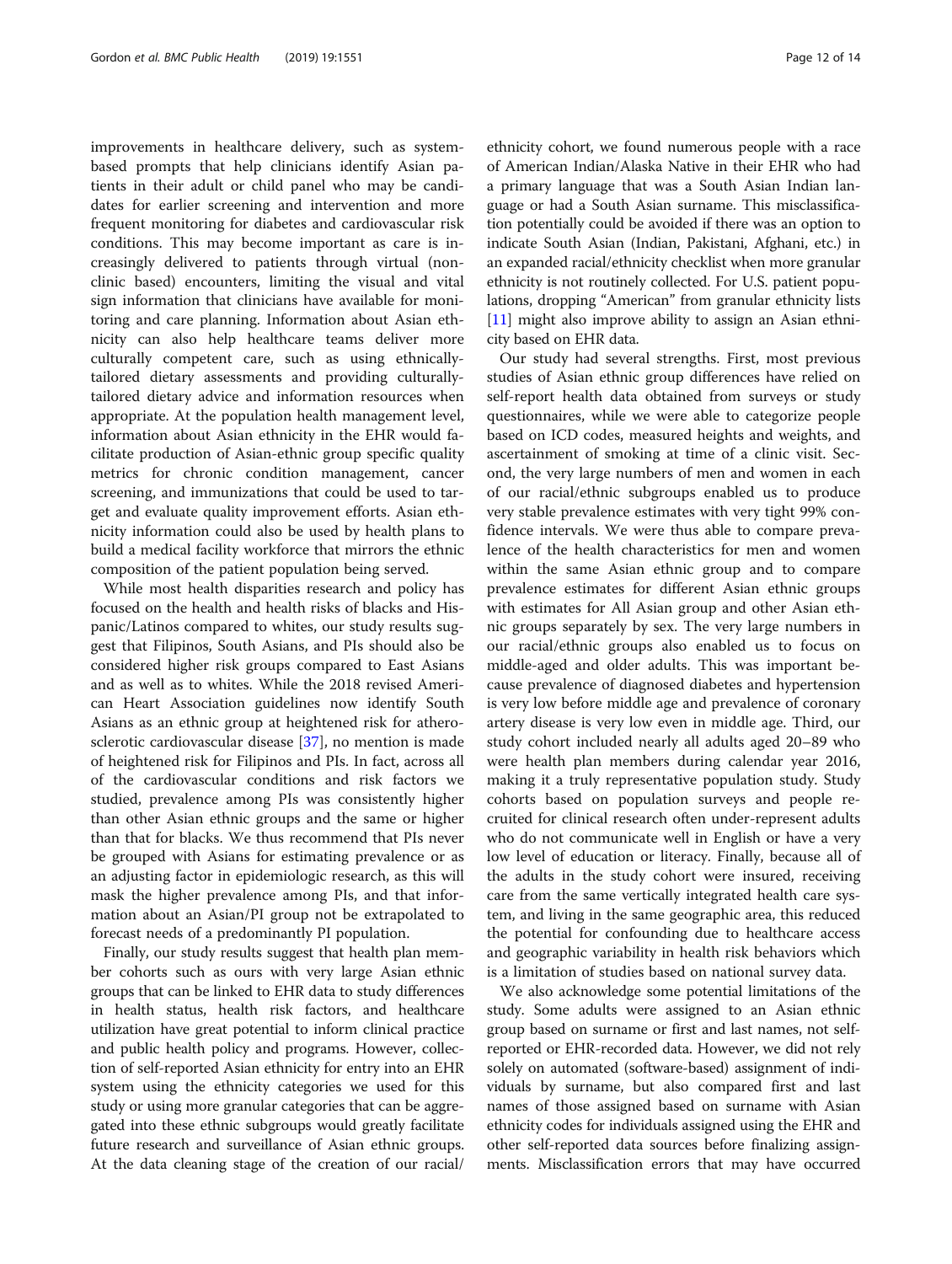<span id="page-12-0"></span>would likely have had limited impact on estimates of ethnic group prevalence statistics. In an EHR-based cohort study, Wang et al. found that across Asian ethnic groups, prevalence of diagnosed Type 2 diabetes among adults with self-identified race/ethnicity was similar to that for the full study cohort which included adults assigned to an Asian ethnicity based on surname [[26](#page-13-0)]. Another potential source of racial/ethnic misclassification is that some individuals had more than one race or ethnicity. When this information came from the EHR, we used the algorithm described in the Methods section to assign individuals to one ethnicity category, but this may have resulted in inaccurate ethnic assignments for some people or confounding due to mixed ethnicity. We do not have information about how long these adults have lived in the U.S., nor what country they were born in if not in the U.S. Another potential limitation is that we did not restrict the cohort to adults who made at least one office visit in 2015 or 2016. This may have resulted in some adults with the chronic conditions we studied being missed, although we have no reason to suspect that under-identification due to non-utilization would be different across racial/ethnic groups. Based on KPNC clinical practice guidelines, middle-aged adults with diabetes, hypertension, and CAD should be routinely coming in to see a doctor or other healthcare provider at least annually and have a diagnosis refresh at time of receiving a medication refill. We further attempted to minimize missed diagnoses due to nonutilization by including diagnoses on the problem list during December 2016. There is always a possibility of inaccuracies in the EHR data, e.g., miscoded diagnoses or errors in data entry of height or weight information. Finally, while we consider the relative homogeneity of the study population with regard to geography and healthcare access as a strength, this may limit the generalizability of our results to uninsured and safety net populations or health plan populations in other geographic regions of the U.S.

# Conclusions

In a population of middle-aged and older adult Northern California Kaiser Permanente health plan members, we found meaningful differences between Asian-American ethnic groups in prevalence of chronic cardiovascular conditions and lifestyle risk factors. In most instances, the prevalence estimates for the All Asian group significantly differed from estimates for the individual Asian-American ethnic groups, confirming that reporting statistics for an aggregated Asian-American race group masks meaningful differences between Asian-American ethnic subgroups. We also found significant differences between men and women within racial/ethnic groups which were masked in the overall prevalence estimates for the ethnic groups. Our findings demonstrate the importance of disaggregating

data for Asian ethnic groups and for men and women within ethnic groups in order to understand the burden of disease and risks of the heterogeneous Asian-American population and to apply this knowledge to the planning and delivery of healthcare.

# Supplementary information

Supplementary information accompanies this paper at [https://doi.org/10.](https://doi.org/10.1186/s12889-019-7683-3) [1186/s12889-019-7683-3.](https://doi.org/10.1186/s12889-019-7683-3)

Additional file 1. Description of the Kaiser Permanente Northern California 2016 Demographically Enriched Cohort of Kaiser Adults (DECKA2016)

Additional file 2. Table S5 b. Standardized prevalence estimates of diagnosed coronary artery disease, ages 45–84, by race/ethnicity

#### **Abbreviations**

BMI: Body mass index; CAD: Coronary artery disease; CMS: Centers for Medicare and Medicaid Services; DECKA2016: Demographically Enriched Cohort of Kaiser Adults 2016; DM: Diabetes mellitus; EHR: Electronic health record; HTN: Hypertension; ICD: International Classification of Diseases; IOM: Institutes of Medicine; KPNC: Kaiser Permanente Northern California; MU: Meaningful Use; PAMF: Palo Alto Medical Foundation; PI: Native Hawaiian/Pacific Islander; U.S.: United States of America

#### Acknowledgements

The authors would like to acknowledge Gene Lau MD for his review and input on the manuscript.

#### Authors' contributions

NPG and JCL conceived and designed the study, supervised the creation of the study dataset, planned the analyses, and wrote the paper. TYL developed and executed the data acquisition plan and created the study dataset. NPG and TYL performed the data analyses. JR reviewed the results and provided input on the manuscript. All authors read and approved the final manuscript.

#### Funding

Funding for this study was provided by Kaiser Permanente Northern California Region's Community Benefit Program. The funder had no role in the design of the study, in the collection, analysis, and interpretation of the data, or in the writing or approval of the manuscript.

# Availability of data and materials

The data supporting the results of this study are not publicly available due to privacy laws associated with medical data. Questions and requests regarding data availability should be addressed to the corresponding author (NPG).

#### Ethics approval and consent to participate

This study was approved by Kaiser Permanente Northern California's Institutional Review Board. The IRB waived the requirement to obtain informed consent as allowed under {§46.116(d)}.

### Consent for publication

Not applicable.

#### Competing interests

The authors declare that they have no competing interests.

#### Author details

<sup>1</sup> Kaiser Permanente Division of Research, 2000 Broadway, Oakland, CA 94612, USA. <sup>2</sup> Kaiser Permanente Santa Clara Medical Center, 710 Lawrence Expressway, Santa Clara, CA 95051, USA.